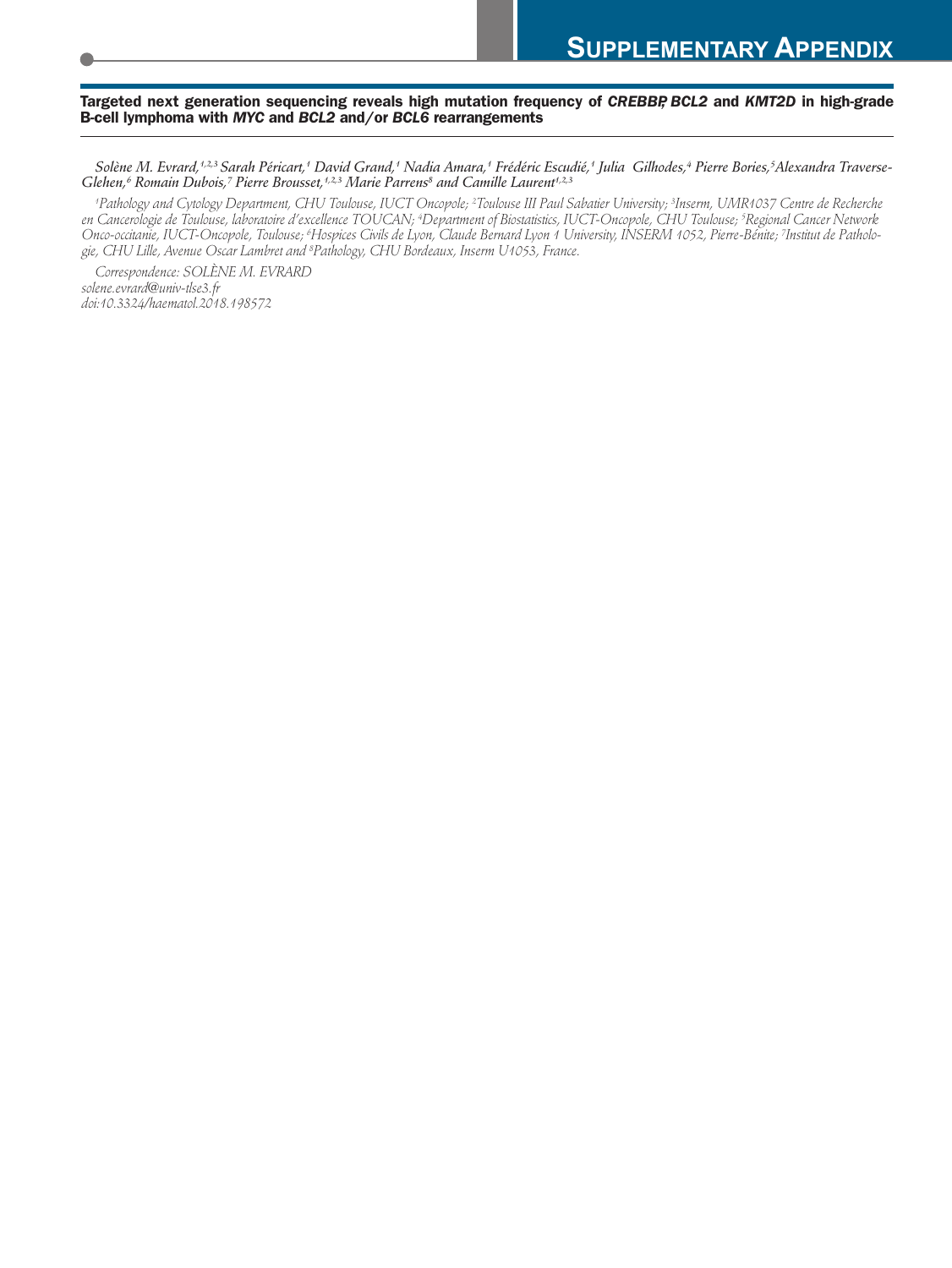## **Supplemental data**

### **Supplemental Methods**

## **Patients:**

Twenty adult patients diagnosed with DHL or THL who harbor gene rearrangements involving  $MYC$  and  $BCL2$  or/and  $BCL6$  determined using the FISH test were selected<sup>1</sup>. This cohort includes 15 patients with rearrangements of *MYC* and *BCL2*, 2 patients with rearrangements of *MYC* and *BCL6* and 3 patients with rearrangements of *MYC, BCL2* and *BCL6*. The COO of each tumor was assessed using the Hans algorithm<sup>2</sup>. 18 patients were classified as GCB-DLBCL and 2 as non-GCB-DLBCL. All patients signed informed consent forms. Clinical, immunohistochemical and cytogenetic features of the DHL/THL patients are summarized in Table 1.

## **DNA extraction and quantification**

Tumor DNA was extracted from a 10µm-thick section of FFPE samples. DNA extraction was performed using the Maxwell® 16 FFPE Plus LEV DNA Purification Kit (Promega) based on the manufacturers' instructions. Extracted DNA was quantified and qualified for an NGS assay as reported previously by our group<sup>3</sup>.

## **Lymphopanel design**

Specific exons or hotspots of 43 clinically relevant genes involved in lymphomagenesis were selected for targeted sequencing based on an extensive literature review of NGS studies in de novo or relapsed/refractory  $DLBCL^{4-12}$ . These selected regions are listed in Supplementary Table S1. We used an Illumina TruSeq Custom Amplicon (TSCA dual strand, v1.5 chemistry) assay for the deep sequencing of these regions. The custom mixture of oligonucleotides generated 1224 amplicons of suitable size (mean: 159bp and median: 153bp [150bp-180bp]) covering 124 kb. Samples were prepared following the TSCA protocol and as described elsewhere<sup>3</sup>. Multiple indexed libraries were pooled and sequenced on the Illumina MiSeq using a V3 flow cell. After pair-end sequencing (2x150 cycles), the four FastQ files generated per sample by the MiSeq Reporter software (v 2.6.2.3, Illumina) were analyzed using Amplicon DS (v1.1.13.0, Illumina). Filter criteria used for variant calling single nucleotide variants (SNVs) and short insertions and deletions (indels) are described below.

### **Somatic alteration assessment and filtering**

In Amplicon DS software, variant scores are computed using a Poisson model that excludes calls with scores below Q20. Variants are first called separately for each pool and are then compared and combined into a single output file. The algorithm only calls variants for bases that are covered at a depth of 300X or greater for a single amplicon. Variants were called if they were present in both libraries with a mean VAF of 5% or greater. Following variant calling, variants detected by AmpliconDS software were filtered regarding their consequence. Variants that were missense variant, frameshift, stop gained, stop lost, initiator codon, inframe insertion, in-frame deletion and splice-site variant were kept and analyzed. Stop-gain, frameshift and/or splicing SNVs are referred to in the article as truncating mutations. Variants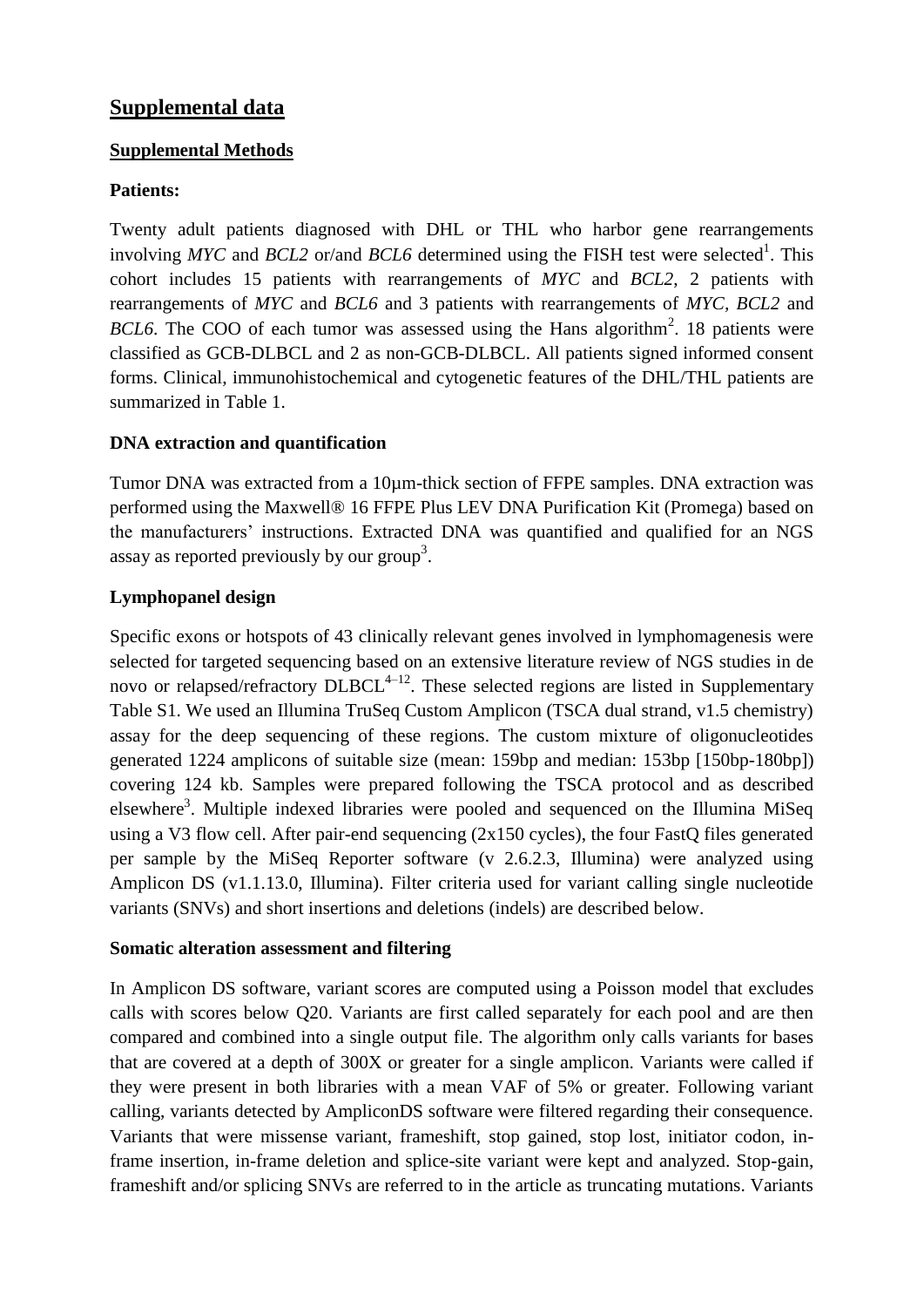having a frequency of 1% or more in the population (in database Exome Aggregation Consortium (ExAC) Variants, Variants Exome Sequencing Project (ESP) or 1000 Genomes Project) were considered polymorphisms and were excluded. Alamut visual (v2.8, Interactive-Biosoftware, Rouen, France) or Integrative Genomics Viewer (IGV, v2.3.97, Broad Institute, Cambridge, Massachusetts, USA) were used to look at the alignment when necessary.

To validate our Lymphopanel, we first re-sequenced patients #3,4,5, 6 and 7 with the same protocol previously described (Amplicon targeted NGS and Lymphopanel) and found precisely the same variants for each patient with similar allele frequency (Table S3). Secondly, we sequenced these 5 patients by capture hybridization sequencing using a similar panel allowing us to find the same variants (Table S3). Briefly, DNA probe sets corresponding to genomics regions of interest were designed using the NimbleGen proprietary tool. A total of 100ng of DNA was sheared with a Covaris ME220 system to provide average fragments of 200bp. The sample preparation and target enrichment were performed according to the Roche SeqCap EZ Hypercap Workflow (ROCHE). Samples were sequenced on an Illumina MiseqDX system with the Illumina V3 chemistry cartridge reagent. The variants are called with Illumina's Enrichment workflow (v0.0.0.0).

#### **Comparator cases of DLBCL NOS and GCB-DLBCL**

Comparator cases of DLBCL NOS patients were selected from recent studies of whole exome sequencing or targeted sequencing<sup>4–10,13–17</sup>. From these 12 studies of whole exome sequencing or targeted sequencing in DLBCL NOS patients, 7 studies clearly set out their data with the possibility for each case to link its mutational profile to its COO and have been selected as comparator cases of GCB-DLBCL<sup>8-10,13-15,17</sup>. Likewise, 3 of 12 studies including patient clinical outcome have been selected to compare the overall survival (OS) of DLBCL NOS to that of 19 DHL/THL patients with clinical outcome available<sup>15-17</sup>.

### **AID mutation analysis**

For AID mutation analysis, synonymous variants were also included, and the filter regarding the consequence of the variants was not applied. Preferential DGYW/WRCH AID target sites were targeted.

#### **Statistical analysis**

Mutation frequencies in literature were estimated by pooling data from studies of WES or targeted NGS or high-throughput sequencing in DLBCL NOS  $4-10,13-17$  or in GCB-DLBCL  $8-$ 10,13-15,17. Differences in mutation frequencies were assessed using Fisher's exact test for count data. Differences in mutation pathway frequencies were assessed using the  $\chi^2$  test. All reported p-values were two-sided. Kaplan Meier survival curves were used for survival analysis. Differences in survival curves were assessed using the log-rank test. For all statistical tests, differences were considered significant at the 5% level. Statistical analyses were conducted using R 3.4.3 software or GraphPad Prism version 5.00 (GraphPad Software).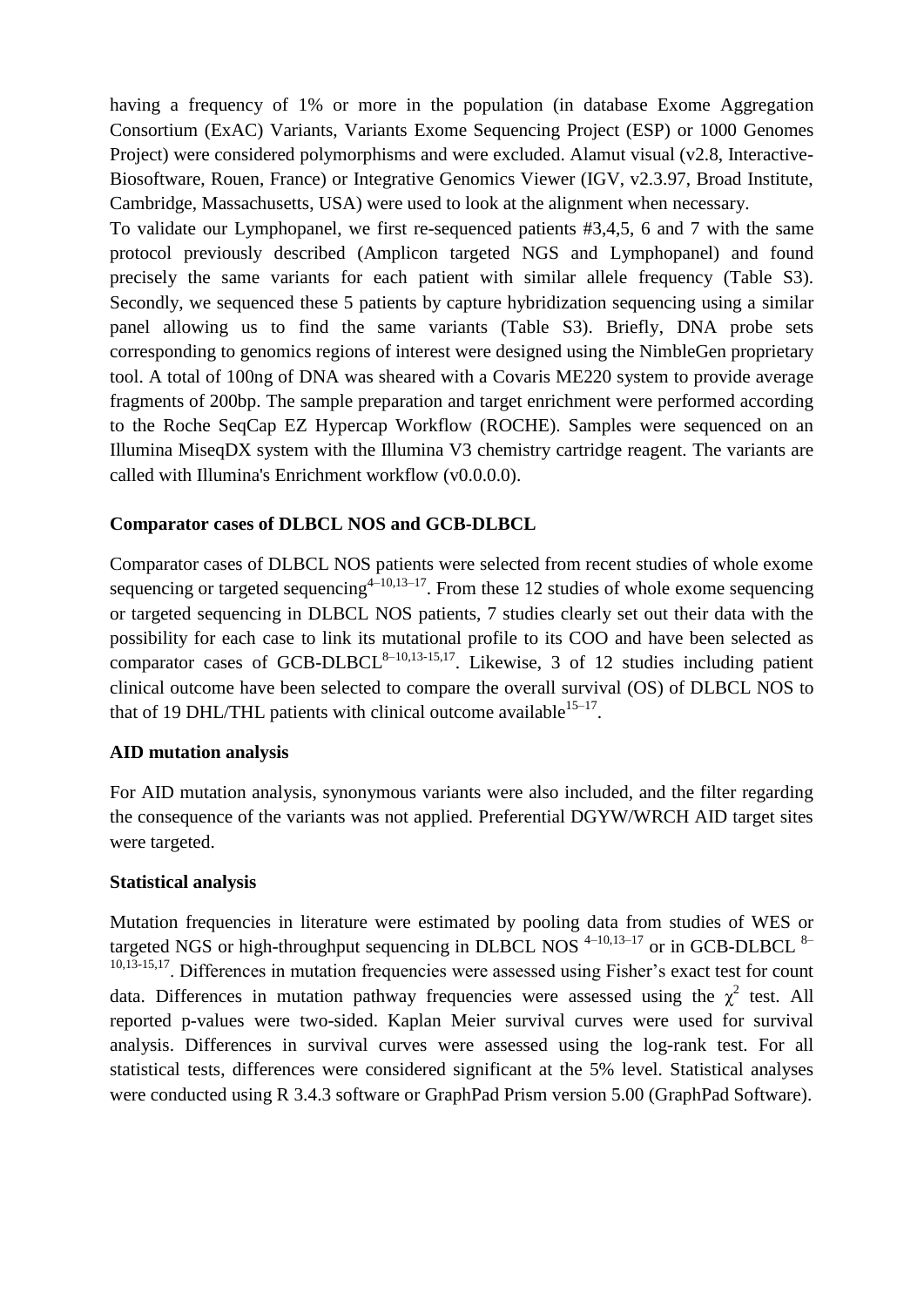## **Supplemental Figure**



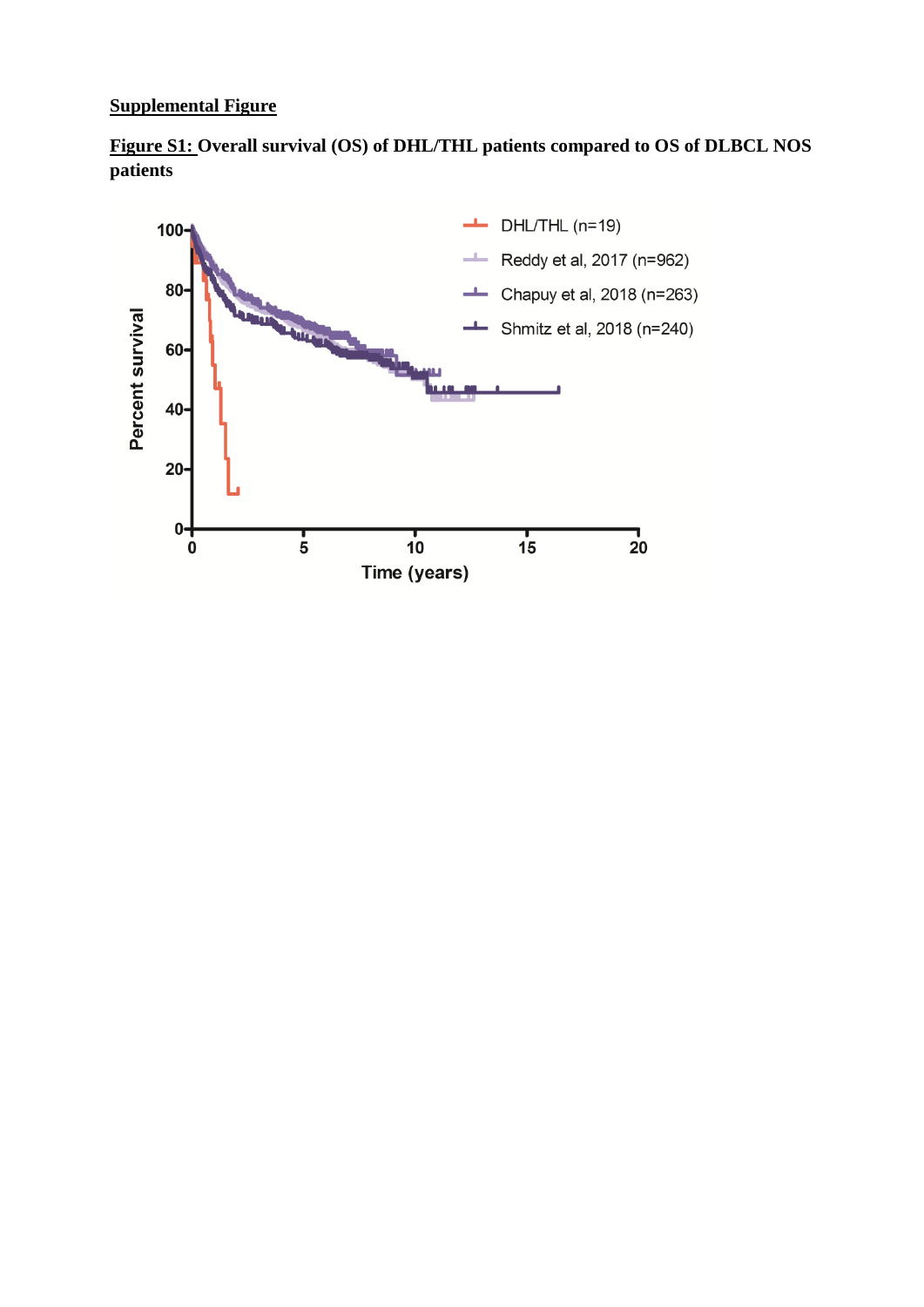## **Supplemental Tables**

| Gene               | Exons/Hotspots                       | Pathway              |  |  |  |
|--------------------|--------------------------------------|----------------------|--|--|--|
| B <sub>2</sub> M   | $1$ and $2$                          | Immunity             |  |  |  |
| BCL2               | $\mathbf{1}$                         | Apoptosis/cell cycle |  |  |  |
| BCL6               | 1 to 8                               | Immunity             |  |  |  |
| BIRC3              | 6 to 9                               | Apoptosis/cell cycle |  |  |  |
| <b>BRAF</b>        | 15                                   | <b>MAPK</b>          |  |  |  |
| BTK                | 14 to 16                             | <b>NFKB</b>          |  |  |  |
| CARD11             | 4 to 9                               | <b>NFKB</b>          |  |  |  |
| CD58               | $1$ to $3$                           | Immunity             |  |  |  |
| CD79A              | $2$ to $4$                           | <b>BCR</b>           |  |  |  |
| CD79B              | $2$ to $6$                           | <b>BCR</b>           |  |  |  |
| CDKN2A             | 1 to 3                               | Apoptosis/cell cycle |  |  |  |
| CDKN2B             | $\mathbf{1}$                         | Apoptosis/cell cycle |  |  |  |
| <b>CIITA</b>       | 1 to 19                              | Immunity             |  |  |  |
| <b>CREBBP</b>      | 1 to 31                              | Epigenetic           |  |  |  |
| DUSP <sub>2</sub>  | $2$ to $4$                           | <b>MAPK</b>          |  |  |  |
| EP300              | 1 to 31                              | Epigenetic           |  |  |  |
| EZH <sub>2</sub>   | 12, 16, 18                           | Epigenetic           |  |  |  |
| FOXO1              | $1$ and $2$                          | Apoptosis/cell cycle |  |  |  |
| GNA13              | $1$ to $4$                           | Apoptosis/cell cycle |  |  |  |
| HIST1H1C           | $\mathbf{1}$                         | Epigenetic           |  |  |  |
| ID <sub>3</sub>    | $1$ and $2$                          | <b>BCR</b>           |  |  |  |
| IGLL5              | 1                                    | Immunity             |  |  |  |
| IRF4               | 1 to 8                               | <b>NFKB</b>          |  |  |  |
| <b>ITPKB</b>       | 1                                    | <b>BCR</b>           |  |  |  |
| KMT2A              | 1 to 27                              | Epigenetic           |  |  |  |
| KMT2D              | 1 to 54                              | Epigenetic           |  |  |  |
| MEF2B              | 1 to 8                               | Epigenetic           |  |  |  |
| MFHAS1             | $\mathbf{1}$                         | Apoptosis/cell cycle |  |  |  |
| MYC                | $1$ to $3$                           | Apoptosis/cell cycle |  |  |  |
| MYD88              | $1$ to $5$                           | <b>NFKB</b>          |  |  |  |
| NOTCH1             | 26, 27, 28 and 34                    | <b>NOTCH</b>         |  |  |  |
| NOTCH <sub>2</sub> | 26, 27, 28 and 34                    | <b>NOTCH</b>         |  |  |  |
| PIM1               | $1$ to $6$                           | NFKB                 |  |  |  |
| PLCG2              | D1140G D334H L845Y R665W S707Y R742P | <b>BCR</b>           |  |  |  |
| PRDM1              | $1$ to $7$                           | <b>NFKB</b>          |  |  |  |
| SOCS1              | 1                                    | <b>JAK/STAT</b>      |  |  |  |
| STAT6              | 9 to 14                              | JAK/STAT             |  |  |  |
| TCF3               | 1 to 18                              | <b>BCR</b>           |  |  |  |
| TNFAIP3            | 1 to 8                               | <b>NFKB</b>          |  |  |  |
| TNFRSF14           | 1 to 8                               | Immunity             |  |  |  |
| <b>TP53</b>        | $1$ to $9$                           | Apoptosis/cell cycle |  |  |  |
| TRAF3              | 5                                    | <b>NFKB</b>          |  |  |  |
| XPO1               | 12, 13, 15, 16, 17 and 18            | Apoptosis/cell cycle |  |  |  |

# **Table S1: Overview of the lymphopanel used for NGS analysis.**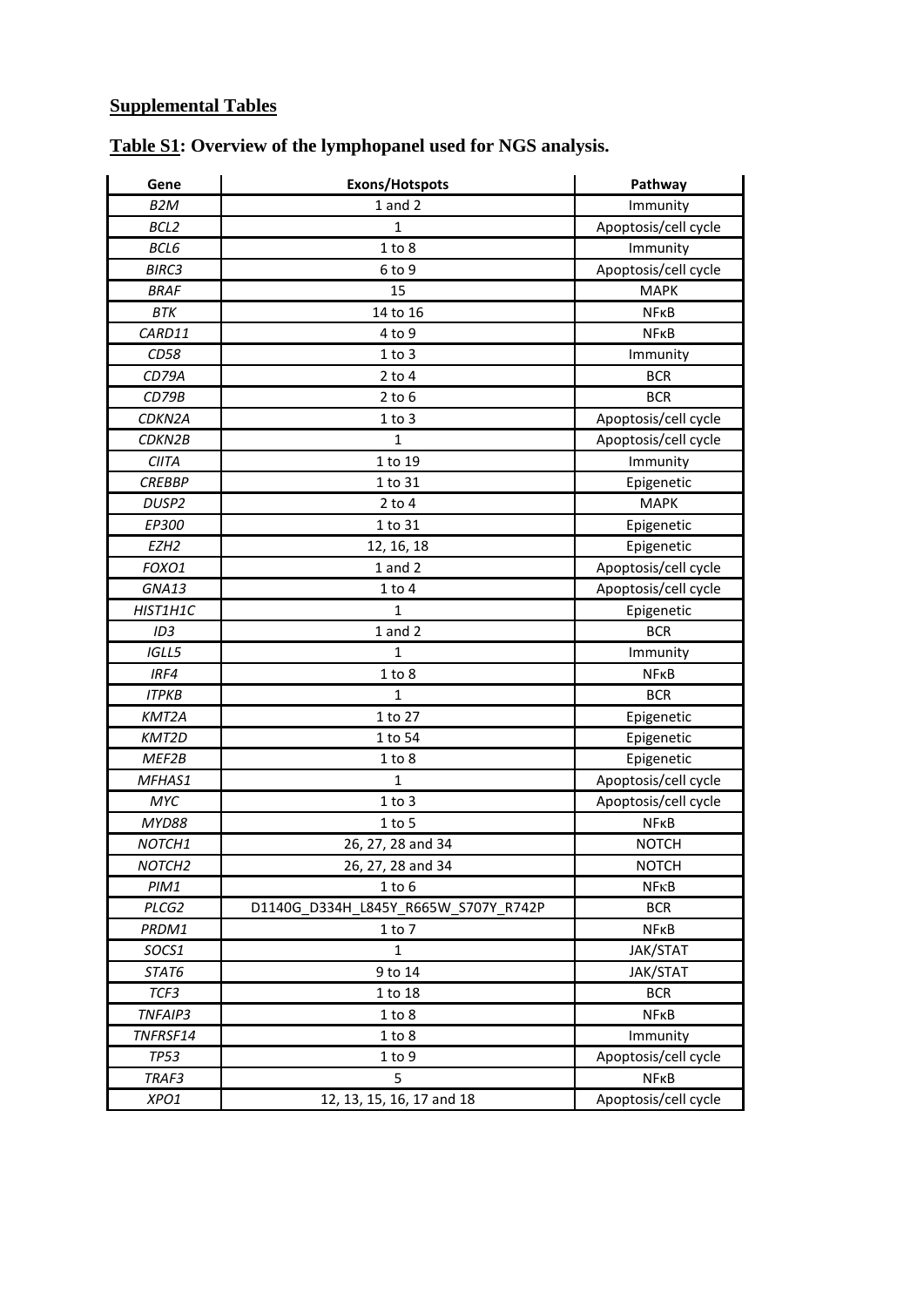| Patient #               | Gene             | <b>Transcript</b> | cDNA alteration     | protein alteration | <b>VAF</b> | <b>Total depth</b> |
|-------------------------|------------------|-------------------|---------------------|--------------------|------------|--------------------|
| 10                      | B <sub>2</sub> M | NM 004048.2       | c.20T>G             | p.Leu7Ter          | 10%        | 4854               |
| 12                      | B <sub>2</sub> M | NM 004048.2       | c.128T>G            | p.Leu43Arg         | 42%        | 4412               |
| 1                       | BCL <sub>2</sub> | NM 000633.2       | c.60T>A             | p.His20Gln         | 14%        | 1284               |
| $\mathbf{1}$            | BCL2             | NM 000633.2       | c.31A > T           | p.Asn11Tyr         | 25%        | 1872               |
| $\mathbf{1}$            | BCL2             | NM 000633.2       | c.361C > G          | p.Leu121Val        | 14%        | 1810               |
| 3                       | BCL <sub>2</sub> | NM 000633.2       | c.585+4G>A          | splice site        | 31%        | 2216               |
| $\pmb{4}$               | BCL <sub>2</sub> | NM_000633.2       | c.386G>A            | p.Arg129His        | 19%        | 1196               |
| $\overline{\mathbf{4}}$ | BCL <sub>2</sub> | NM 000633.2       | c.261C > G          | p.Ser87Arg         | 31%        | 804                |
| 6                       | BCL2             | NM 000633.2       | c.422G>A            | p.Gly141Glu        | 46%        | 2224               |
| 6                       | BCL <sub>2</sub> | NM 000633.2       | c.221C>A            | p.Thr74Asn         | 50%        | 906                |
| 6                       | BCL2             | NM_000633.2       | c.179C>T            | p.Ala60Val         | 51%        | 906                |
| 6                       | BCL <sub>2</sub> | NM 000633.2       | c.175C>T            | p.Pro59Ser         | 51%        | 906                |
| $\overline{7}$          | BCL <sub>2</sub> | NM_000633.2       | c.181G>A            | p.Ala61Thr         | 19%        | 1224               |
| $\overline{7}$          | BCL <sub>2</sub> | NM_000633.2       | c.256C > T          | p.Leu86Phe         | 18%        | 1224               |
| $\overline{7}$          | BCL <sub>2</sub> | NM 000633.2       | c.203G>A            | p.Arg68Lys         | 18%        | 1224               |
| $\overline{7}$          | BCL <sub>2</sub> | NM 000633.2       | c.372C>A            | p.Phe124Leu        | 17%        | 2442               |
| $\overline{7}$          | BCL <sub>2</sub> | NM 000633.2       | c.386 387delGCinsAG | p.Arg129Gln        | 11%        | 2444               |
| $\overline{7}$          | BCL <sub>2</sub> | NM 000633.2       | c.386G>A            | p.Arg129His        | 6%         | 2438               |
| 8                       | BCL <sub>2</sub> | NM 000633.2       | c.191A>G            | p.Asp64Gly         | 5%         | 878                |
| 8                       | BCL <sub>2</sub> | NM 000633.2       | c.20C > T           | p.Thr7lle          | 50%        | 3046               |
| 11                      | BCL <sub>2</sub> | NM_000633.2       | c.32A > C           | p.Asn11Thr         | 34%        | 1442               |
| 12                      | BCL2             | NM 000633.2       | c.31A > T           | p.Asn11Tyr         | 11%        | 1468               |
| 12                      | BCL2             | NM_000633.2       | c.174_175delTCinsAT | p.HisPro58GlnSer   | 37%        | 1060               |
| 13                      | BCL <sub>2</sub> | NM_000633.2       | c.495G>C            | p.Glu165Asp        | 45%        | 2420               |
| 13                      | BCL <sub>2</sub> | NM 000633.2       | c.175C > G          | p.Pro59Ala         | 40%        | 692                |
| 14                      | BCL <sub>2</sub> | NM_000633.2       | c.524T>A            | p.Leu175Gln        | 49%        | 3776               |
| 14                      | BCL <sub>2</sub> | NM_000633.2       | c.107G>A            | p.Gly36Asp         | 54%        | 2454               |
| 18                      | BCL <sub>2</sub> | NM_000633.2       | c.13G>A             | p.Gly5Arg          | 9%         | 2698               |
| 18                      | BCL2             | NM 000633.2       | c.152C > T          | p.Ser51Phe         | 20%        | 1820               |
| 19                      | BCL <sub>2</sub> | NM 000633.2       | c.338C > G          | p.Ala113Gly        | 32%        | 3290               |
| $\mathbf{1}$            | BCL6             | NM 001706.4       | c.1268T>C           | p.Leu423Pro        | 32%        | 3480               |
| 10                      | BCL6             | NM 001706.4       | c.1939A>G           | p.Ser647Gly        | 42%        | 4844               |
| 14                      | BCL6             | NM 001706.4       | c.1756C>G           | p.Pro586Ala        | 49%        | 3714               |
| 19                      | <b>BIRC3</b>     | NM 001165.4       | c.1681A>G           | p.Met561Val        | 43%        | 4434               |
| 16                      | <b>BRAF</b>      | NM_004333.4       | c.1790T>A           | p.Leu597Gln        | 46%        | 2608               |
| 20                      | <b>BRAF</b>      | NM 004333.4       | c.1780G>A           | p.Asp594Asn        | 15%        | 438                |
| 13                      | BTK              | NM 000061.2       | c.1186delG          | p.Glu396LysfsTer7  | 76%        | 1890               |
| 4                       | CARD11           | NM_032415.4       | c.758T>C            | p.Leu253Pro        | 32%        | 6990               |
| $\pmb{4}$               | CD79A            | NM 001783.3       | c.670G>T            | p.Glu224Ter        | 40%        | 2292               |
| 17                      | CIITA            | NM 000246.3       | c.1504G>A           | p.Glu502Lys        | 47%        | 1778               |
| 9                       | <b>CIITA</b>     | NM_000246.3       | c.3311C > T         | p.Thr1104Met       | 38%        | 4626               |
| 19                      | <b>CIITA</b>     | NM 000246.3       | c.874C>T            | p.Pro292Ser        | 41%        | 3378               |
| $20\,$                  | <b>CIITA</b>     | NM_000246.3       | c.1136A>C           | p.Glu379Ala        | 20%        | 2326               |

## **Table S2**: **List of variants detected in DHL/THL patients** *(VAF: Variant allele frequency)*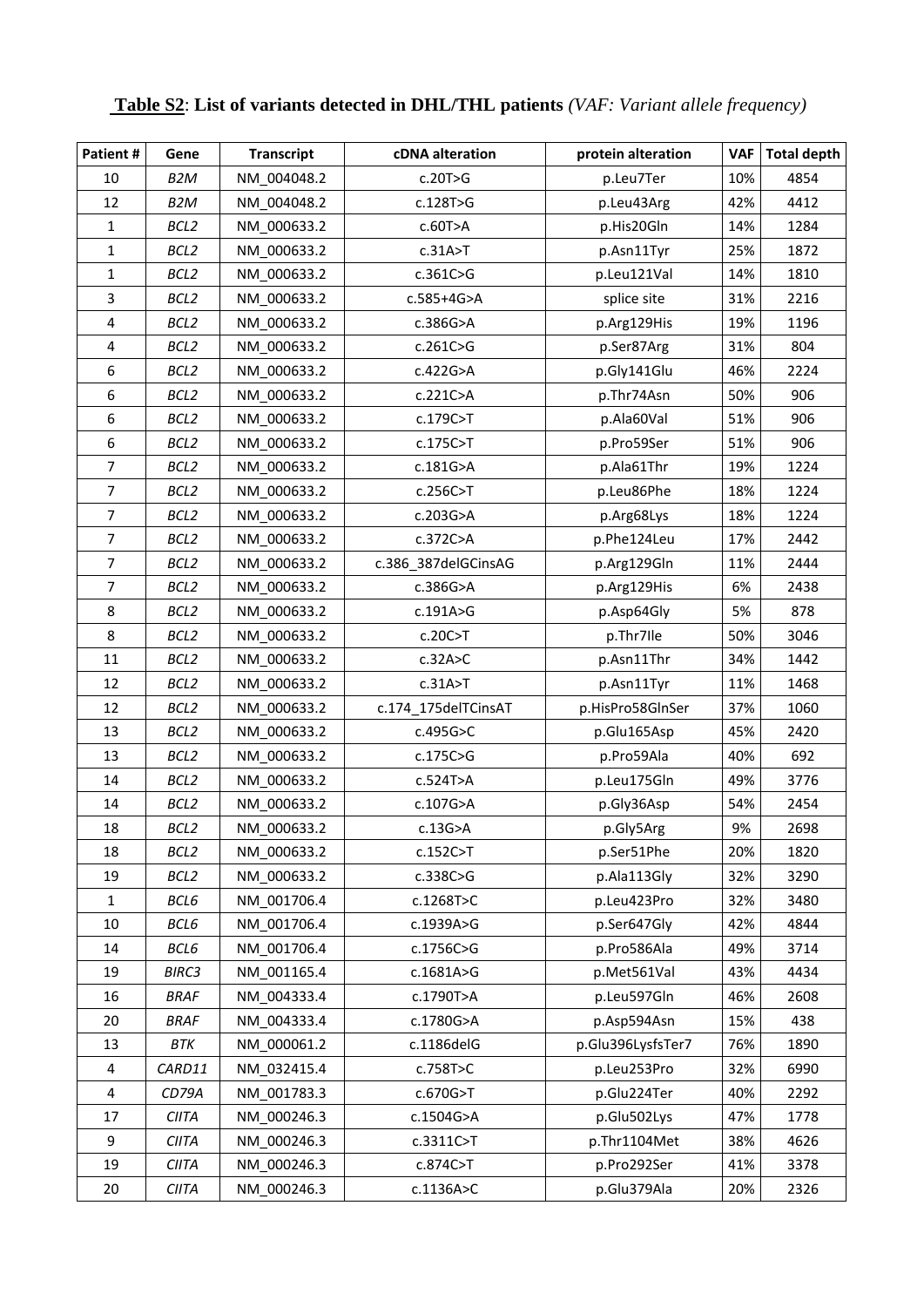| Patient#       | Gene              | <b>Transcript</b> | cDNA alteration         | protein alteration  | VAF | <b>Total depth</b> |
|----------------|-------------------|-------------------|-------------------------|---------------------|-----|--------------------|
| $\mathbf{1}$   | <b>CREBBP</b>     | NM 004380.2       | c.3780-2A>C             | splice site         | 49% | 3252               |
| $\overline{2}$ | <b>CREBBP</b>     | NM 004380.2       | c.1941+2T>G             | 76%<br>splice site  |     | 2678               |
| 3              | <b>CREBBP</b>     | NM_004380.2       | c.3195T>G               | p.Ser1065Arg<br>24% |     | 4092               |
| 3              | <b>CREBBP</b>     | NM 004380.2       | c.3710G>A               | 46%<br>p.Cys1237Tyr |     | 6478               |
| 4              | <b>CREBBP</b>     | NM 004380.2       | c.904_905delAG          | p.Ser302HisfsTer47  | 19% | 4126               |
| 5              | <b>CREBBP</b>     | NM 004380.2       | $c.1571$ dupT           | p.Asn526LysfsTer2   | 43% | 3692               |
| 5              | <b>CREBBP</b>     | NM 004380.2       | c.4559A>T               | p.Lys1520Met        | 46% | 1898               |
| 7              | <b>CREBBP</b>     | NM 004380.2       | c.4709C>T               | p.Ala1570Val        | 11% | 1512               |
| 8              | <b>CREBBP</b>     | NM 004380.2       | c.4336C>T               | p.Arg1446Cys        | 46% | 5374               |
| 8              | <b>CREBBP</b>     | NM 004380.2       | c.3375T>G               | p.Tyr1125Ter        | 48% | 4888               |
| 8              | <b>CREBBP</b>     | NM 004380.2       | c.3377T>A               | p.Phe1126Tyr        | 48% | 4888               |
| 9              | <b>CREBBP</b>     | NM 004380.2       | c.1941+1G>T             | splice site         | 61% | 9558               |
| 9              | <b>CREBBP</b>     | NM 004380.2       | c.1934A>G               | p.Asn645Ser         | 71% | 8104               |
| 9              | <b>CREBBP</b>     | NM 004380.2       | c.1921T>A               | p.Tyr641Asn         | 71% | 8102               |
| 10             | <b>CREBBP</b>     | NM_004380.2       | c.4303G>T               | p.Asp1435Tyr        | 46% | 4206               |
| 11             | <b>CREBBP</b>     | NM 004380.2       | c.712G > C              | p.Val238Leu         | 27% | 6156               |
| 11             | <b>CREBBP</b>     | NM 004380.2       | c.4628A>T               | p.Asp1543Val        | 61% | 2544               |
| 11             | <b>CREBBP</b>     | NM 004380.2       | $c.85+2T>G$             | splice site         | 39% | 528                |
| 12             | <b>CREBBP</b>     | NM 004380.2       | c.4395-2A>C             | splice site         | 31% | 4638               |
| 13             | <b>CREBBP</b>     | NM 004380.2       | c.3780-1G>A             | 37%<br>splice site  |     | 6232               |
| 13             | <b>CREBBP</b>     | NM 004380.2       | c.5039_5041delCCT       | p.Ser1680del        |     | 1494               |
| 13             | <b>CREBBP</b>     | NM_004380.2       | c.458C>T                | p.Pro153Leu         | 48% | 3638               |
| 14             | <b>CREBBP</b>     | NM 004380.2       | $c.3609 + 2T > C$       | splice site         | 53% | 6904               |
| 18             | <b>CREBBP</b>     | NM 004380.2       | c.4445A>G               | p.Tyr1482Cys        | 83% | 2058               |
| 18             | <b>CREBBP</b>     | NM 004380.2       | c.4447A>T               | p.lle1483Phe        | 72% | 908                |
| 19             | <b>CREBBP</b>     | NM_004380.2       | c.4427C>T               | p.Pro1476Leu        | 80% | 5518               |
| 20             | <b>CREBBP</b>     | NM_004380.2       | c.5666C>T               | p.Pro1889Leu        | 69% | 852                |
| 20             | <b>CREBBP</b>     | NM 004380.2       | c.4685A>G               | p.Glu1562Gly        | 21% | 2236               |
| 6              | DUSP <sub>2</sub> | NM 004418.3       | $c.388 + 5G > C$        | splice site         | 35% | 2190               |
| 6              | DUSP <sub>2</sub> | NM 004418.3       | c.389-7C>T              | splice site         | 39% | 2190               |
| 11             | DUSP <sub>2</sub> | NM 004418.3       | c.388+5_388+6delGCinsTG | splice site         | 50% | 1916               |
| 20             | DUSP <sub>2</sub> | NM 004418.3       | c.532C > T              | p.Pro178Ser         | 16% | 1484               |
| 8              | EP300             | NM 001429.3       | c.6687T>G               | p.His2229Gln        | 9%  | 1112               |
| 18             | EP300             | NM_001429.3       | c.2773C>A               | p.Pro925Thr         | 48% | 1624               |
| 19             | EP300             | NM 001429.3       | c.6687T>G               | p.His2229Gln        | 10% | 1002               |
| $\mathbf{1}$   | EZH <sub>2</sub>  | NM 004456.4       | c.1937A>T               | p.Tyr646Phe         | 15% | 6954               |
| $\overline{2}$ | EZH <sub>2</sub>  | NM 004456.4       | c.1936T>A               | p.Tyr646Asn         | 39% | 5320               |
| 5              | EZH <sub>2</sub>  | NM 004456.4       | c.1937A>T               | p.Tyr646Phe         | 30% | 8736               |
| $10\,$         | EZH <sub>2</sub>  | NM_004456.4       | c.1852-5T>C             | splice site         | 48% | 7402               |
| 12             | EZH <sub>2</sub>  | NM 004456.4       | c.1937A>T               | p.Tyr646Phe         | 29% | 6904               |
| 13             | EZH <sub>2</sub>  | NM 004456.4       | c.1937A>T               | p.Tyr646Phe         | 36% | 5952               |
| 14             | EZH <sub>2</sub>  | NM 004456.4       | c.1937A>T               | p.Tyr646Phe         | 49% | 8032               |
| 15             | EZH <sub>2</sub>  | NM 004456.4       | c.2075C>T               | p.Ala692Val         | 25% | 3928               |
| $\overline{2}$ | FOXO1             | NM_002015.3       | c.70A > G               | p.Thr24Ala          | 80% | 432                |
| 3              | FOXO1             | NM_002015.3       | c.55C>T                 | p.Arg19Trp          | 26% | 712                |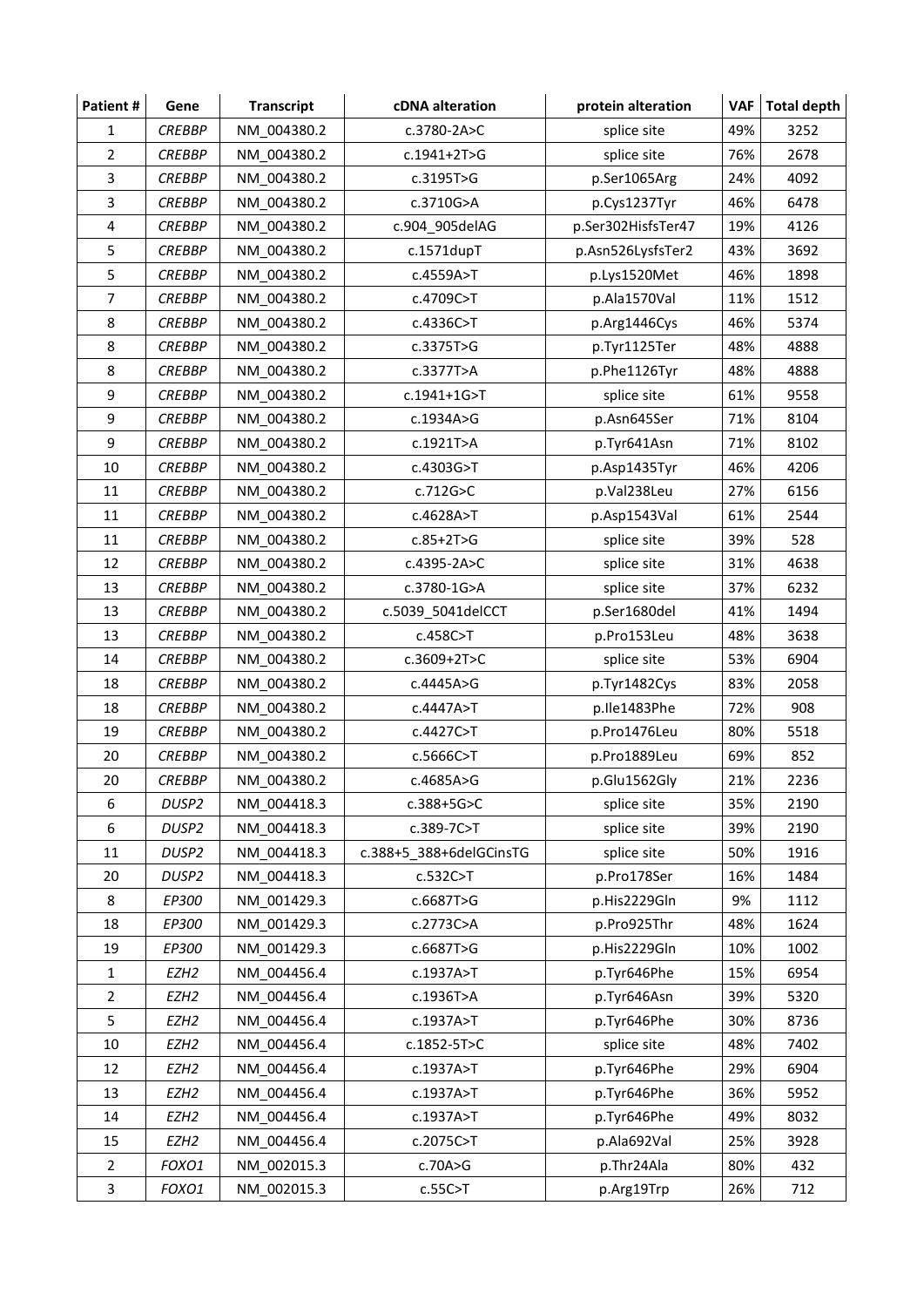| Patient#       | Gene            | <b>Transcript</b> | cDNA alteration       | protein alteration   | VAF | <b>Total depth</b> |
|----------------|-----------------|-------------------|-----------------------|----------------------|-----|--------------------|
| 4              | FOXO1           | NM 002015.3       | $c.56G$ >A            | p.Arg19Gln           | 20% | 978                |
| $\overline{7}$ | FOXO1           | NM 002015.3       | c.1571A>T             | 6%<br>p.His524Leu    |     | 5106               |
| 13             | FOXO1           | NM_002015.3       | c.62G > C             | p.Arg21Pro           | 63% | 600                |
| 19             | FOXO1           | NM 002015.3       | c.70A > G             | p.Thr24Ala<br>38%    |     | 902                |
| 5              | GNA13           | NM_006572.4       | c.661G>C              | p.Val221Leu          | 11% | 5824               |
| 5              | GNA13           | NM 006572.4       | c.203T>A              | p.Met68Lys           | 78% | 1086               |
| 6              | GNA13           | NM 006572.4       | c.143T>C              | p.Leu48Pro           | 35% | 3540               |
| 6              | GNA13           | NM 006572.4       | c.91 96dupTCCAAG      | p.Ser31_Lys32dup     | 32% | 4562               |
| 12             | GNA13           | NM_006572.4       | c.82C > T             | p.Gln28Ter           | 34% | 1302               |
| 5              | HIST1H1C        | NM 005319.3       | c.203C > T            | p.Ala68Val           | 85% | 2440               |
| 6              | HIST1H1C        | NM_005319.3       | c.565G>A              | p.Ala189Thr          | 37% | 7602               |
| 6              | HIST1H1C        | NM 005319.3       | c.139G>T              | p.Ala47Ser           | 62% | 2950               |
| 16             | ID <sub>3</sub> | NM 002167.4       | c.167C>T              | p.Pro56Leu           | 43% | 2970               |
| $\overline{2}$ | IGLL5           | NM_001178126.1    | c.174C>A              | p.Ser58Arg           | 79% | 690                |
| $\overline{2}$ | IGLL5           | NM_001178126.1    | c.167T>C              | p.Val56Ala           | 78% | 690                |
| 4              | <b>IGLL5</b>    | NM 001178126.1    | c.206G > C            | p.Arg69Thr           | 7%  | 508                |
| 4              | IGLL5           | NM 001178126.1    | c.46C > G             | p.Leu16Val           | 33% | 486                |
| 4              | IGLL5           | NM 001178126.1    | c.93 95delGGCinsAAA   | p.Ala32Asn           | 32% | 486                |
| 6              | IGLL5           | NM 001178126.1    | c.206_206+1delGGinsAA | 64%<br>splice site   |     | 450                |
| 16             | IGLL5           | NM 001178126.1    | c.125T>A              | 82%<br>p.Met42Lys    |     | 588                |
| 17             | IGLL5           | NM 001178126.1    | c.176G > C            | 54%<br>p.Ser59Thr    |     | 1512               |
| 17             | IGLL5           | NM_001178126.1    | c.169G>A              | p.Gly57Arg           |     | 1512               |
| 17             | IGLL5           | NM 001178126.1    | c.206+4A>C            | splice site          |     | 1508               |
| 12             | IGLL5           | NM 001178126.1    | c.125T>G              | p.Met42Arg           | 26% | 1134               |
| 12             | IGLL5           | NM 001178126.1    | c.176_177delGCinsCT   | p.Ser59Thr           | 30% | 1134               |
| 13             | IGLL5           | NM_001178126.1    | c.195_196delCCinsTG   | p.Leu66Val           | 65% | 728                |
| 13             | IGLL5           | NM_001178126.1    | c.196C>G              | p.Leu66Val           | 51% | 728                |
| 14             | <b>IGLL5</b>    | NM 001178126.1    | $c.166G$ >A           | p.Val56Ile           | 49% | 1754               |
| 4              | <b>ITPKB</b>    | NM 002221.3       | c.1229G>A             | p.Ser410Asn          | 15% | 1368               |
| 6              | <b>ITPKB</b>    | NM 002221.3       | c.353C>T              | p.Thr118Ile          | 45% | 1380               |
| 5              | KMT2A           | NM 001197104.1    | c.11620C>T            | p.Arg3874Trp         | 35% | 2520               |
| $\overline{2}$ | KMT2D           | NM_003482.3       | c.16048_16051delAAAC  | p.Lys5350GlyfsTer5   | 58% | 4360               |
| $\overline{2}$ | KMT2D           | NM 003482.3       | c.6595delT            | p.Tyr2199IlefsTer65  | 33% | 2706               |
| $\overline{2}$ | KMT2D           | NM_003482.3       | c.6594delC            | p.Tyr2199IlefsTer65  | 12% | 4760               |
| 4              | KMT2D           | NM 003482.3       | c.11649_11650delCA    | p.His3883GlnfsTer128 | 33% | 2462               |
| 5              | KMT2D           | NM 003482.3       | c.5279A>G             | p.Lys1760Arg         | 47% | 2394               |
| 8              | KMT2D           | NM 003482.3       | c.2772 2774delCTT     | p.Leu925del          | 46% | 3076               |
| 17             | KMT2D           | NM_003482.3       | c.9884dupT            | p.Met3295IlefsTer6   | 71% | 11666              |
| 10             | KMT2D           | NM 003482.3       | c.16455delC           | p.Val5486Ter         | 48% | 3874               |
| $11\,$         | KMT2D           | NM_003482.3       | c.7933C>T             | p.Arg2645Ter         | 45% | 4038               |
| 13             | KMT2D           | NM 003482.3       | c.13040_13041delAG    | p.Gln4347ArgfsTer24  | 25% | 1972               |
| 14             | KMT2D           | NM 003482.3       | c.2173dupC            | p.Leu725ProfsTer6    | 46% | 4138               |
| 15             | KMT2D           | NM_003482.3       | c.5994T>A             | p.Tyr1998Ter         | 28% | 1318               |
| 15             | KMT2D           | NM_003482.3       | c.10378C>T            | p.Gln3460Ter         | 49% | 5750               |
| 18             | KMT2D           | NM_003482.3       | c.8727_8730delAAGT    | p.Ser2910ArgfsTer32  | 74% | 680                |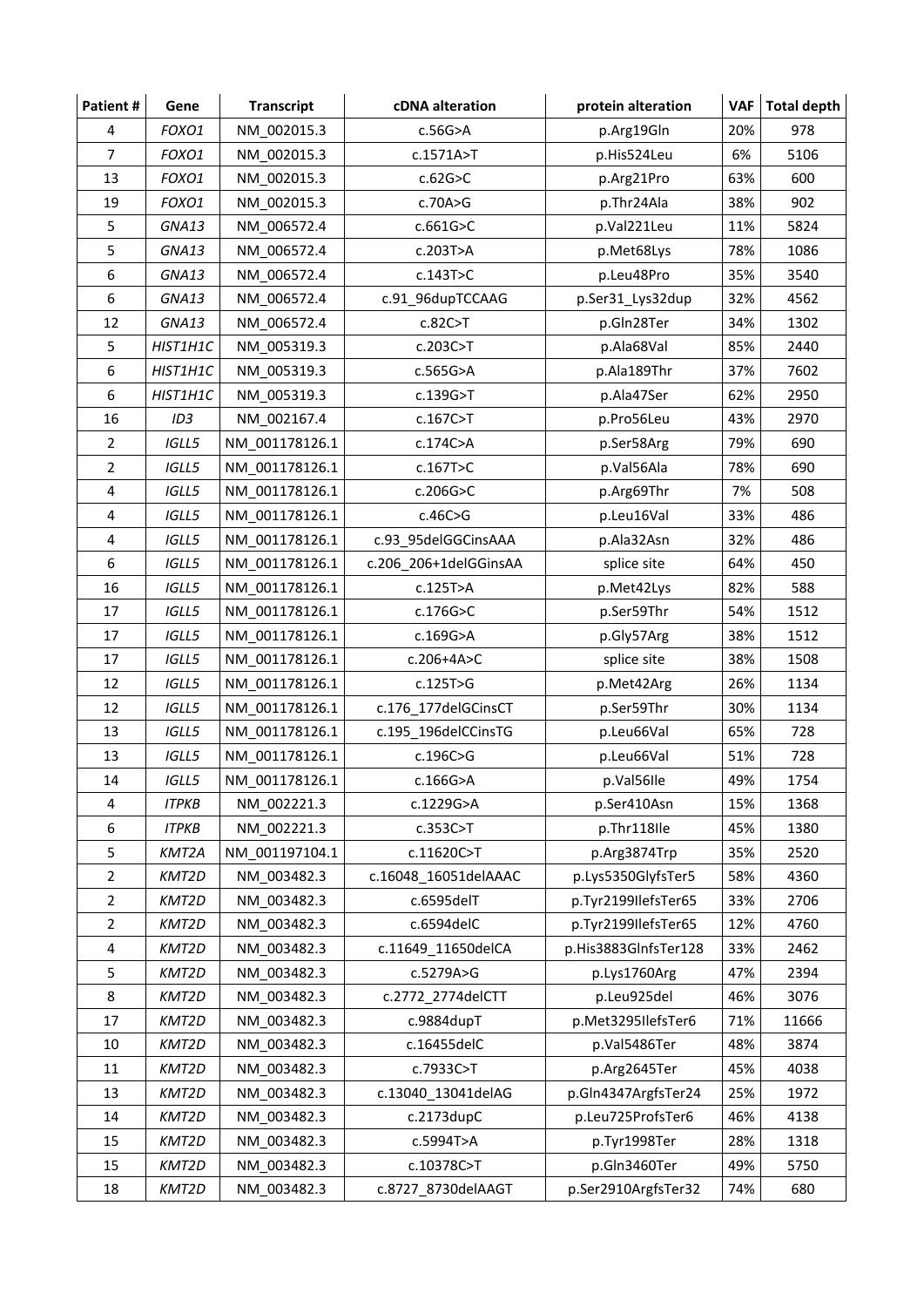| Patient#       | Gene         | <b>Transcript</b> | cDNA alteration          | protein alteration         | VAF | <b>Total depth</b> |
|----------------|--------------|-------------------|--------------------------|----------------------------|-----|--------------------|
| 20             | KMT2D        | NM 003482.3       | c.267delT                | p.Phe89LeufsTer41          | 20% | 3720               |
| 20             | KMT2D        | NM 003482.3       | c.11260C>T               | 37%<br>p.Gln3754Ter        |     | 476                |
| 5              | MEF2B        | NM_001145785.1    | c.10A>G                  | 41%<br>p.Lys4Glu           |     | 7386               |
| 6              | MEF2B        | NM 001145785.1    | c.1105T>G                | p.Ter369GluextTer68<br>39% |     | 1036               |
| 10             | MEF2B        | NM 001145785.1    | c.205T>C                 | p.Tyr69His                 | 48% | 2944               |
| 15             | MEF2B        | NM 001145785.1    | $c.54+1G>T$              | splice site                | 33% | 5260               |
| 6              | MFHAS1       | NM 004225.2       | c.1232A>G                | p.Lys411Arg                | 37% | 1398               |
| 6              | MFHAS1       | NM_004225.2       | c.663G > C               | p.Glu221Asp                | 38% | 1534               |
| 11             | MFHAS1       | NM_004225.2       | c.1688A>G                | p.Lys563Arg                | 62% | 4344               |
| $\mathbf{1}$   | MYC          | NM 002467.4       | c.225_227dupCCT          | p.Leu76dup                 | 25% | 3136               |
| 3              | MYC          | NM 002467.4       | c.62G>A                  | p.Ser21Asn                 | 31% | 2912               |
| 3              | MYC          | NM 002467.4       | c.490C>G                 | p.Leu164Val                | 37% | 1128               |
| 3              | MYC          | NM 002467.4       | c.573G>C                 | p.Leu191Phe                | 38% | 1128               |
| 3              | MYC          | NM_002467.4       | c.232C>G                 | p.Pro78Ala                 | 29% | 572                |
| 4              | MYC          | NM_002467.4       | c.109T>G                 | p.Tyr37Asp                 | 28% | 3086               |
| 4              | MYC          | NM 002467.4       | c.111T>A                 | p.Tyr37Ter                 | 28% | 3086               |
| $\overline{7}$ | MYC          | NM 002467.4       | c.220C>A                 | p.Pro74Thr                 | 13% | 4952               |
| 7              | MYC          | NM 002467.4       | c.485 496delAGAAGCTGGCCT | p.Glu162_Ser166delinsAla   | 12% | 2442               |
| $\overline{7}$ | <b>MYC</b>   | NM 002467.4       | c.686G>A                 | p.Ser229Asn                | 11% | 5148               |
| 16             | MYC          | NM_002467.4       | c.220C>G                 | 51%<br>p.Pro74Ala          |     | 2936               |
| 16             | MYC          | NM 002467.4       | c.386G > C               | 54%<br>p.Ser129Thr         |     | 4224               |
| 9              | MYC          | NM_002467.4       | c.229T>C                 | p.Ser77Pro                 |     | 3544               |
| 9              | MYC          | NM 002467.4       | c.289C>G                 | p.Leu97Val                 | 35% | 3544               |
| 12             | MYC          | NM 002467.4       | c.16G > C                | p.Val6Leu                  | 11% | 3310               |
| 12             | MYC          | NM_002467.4       | c.322T>G                 | p.Phe108Val                | 27% | 3298               |
| 12             | MYC          | NM_002467.4       | c.230C > T               | p.Ser77Phe                 | 6%  | 1600               |
| 12             | MYC          | NM_002467.4       | c.301A>G                 | p.Asn101Asp                | 6%  | 1600               |
| 19             | MYC          | NM 002467.4       | c.220C>A                 | p.Pro74Thr                 | 33% | 9228               |
| 20             | MYC          | NM 002467.4       | c.961C>G                 | p.Gln321Glu                | 12% | 5092               |
| 20             | <b>MYD88</b> | NM 002468.4       | c.695T>C                 | p.Met232Thr                | 21% | 832                |
| 6              | PIM1         | NM 001243186.1    | c.356-4C>T               | splice site                | 34% | 2638               |
| 6              | PIM1         | NM 001243186.1    | c.575C>G                 | p.Ser192Cys                | 36% | 3580               |
| 12             | PIM1         | NM 001243186.1    | c.361G>C                 | p.Glu121Gln                | 28% | 1772               |
| 20             | PIM1         | NM_001243186.1    | c.802C>T                 | p.Leu268Phe                | 16% | 5202               |
| 20             | PIM1         | NM 001243186.1    | c.97C > G                | p.Gln33Glu                 | 45% | 2528               |
| 20             | PIM1         | NM 001243186.1    | c.521G>A                 | p.Gly174Asp                | 13% | 6138               |
| 12             | PRDM1        | NM 001198.3       | c.1061G>A                | p.Ser354Asn                | 50% | 3260               |
| 18             | PRDM1        | NM_001198.3       | c.1571C>T                | p.Thr524Met                | 34% | 1458               |
| 3              | SOCS1        | NM 003745.1       | c.197G>A                 | p.Arg66His                 | 22% | 1456               |
| 3              | SOCS1        | NM_003745.1       | c.347G>A                 | p.Ser116Asn                | 17% | 374                |
| 4              | SOCS1        | NM 003745.1       | c.456G>C                 | p.Glu152Asp                | 18% | 998                |
| 6              | SOCS1        | NM 003745.1       | c.7G > C                 | p.Ala3Pro                  | 45% | 5272               |
| $\overline{7}$ | SOCS1        | NM 003745.1       | c.299C>A                 | p.Thr100Asn                | 14% | 2716               |
| 13             | SOCS1        | NM_003745.1       | c.157A>C                 | p.Thr53Pro                 | 23% | 538                |
| 13             | SOCS1        | NM_003745.1       | c.164delT                | p.Phe55SerfsTer30          | 23% | 540                |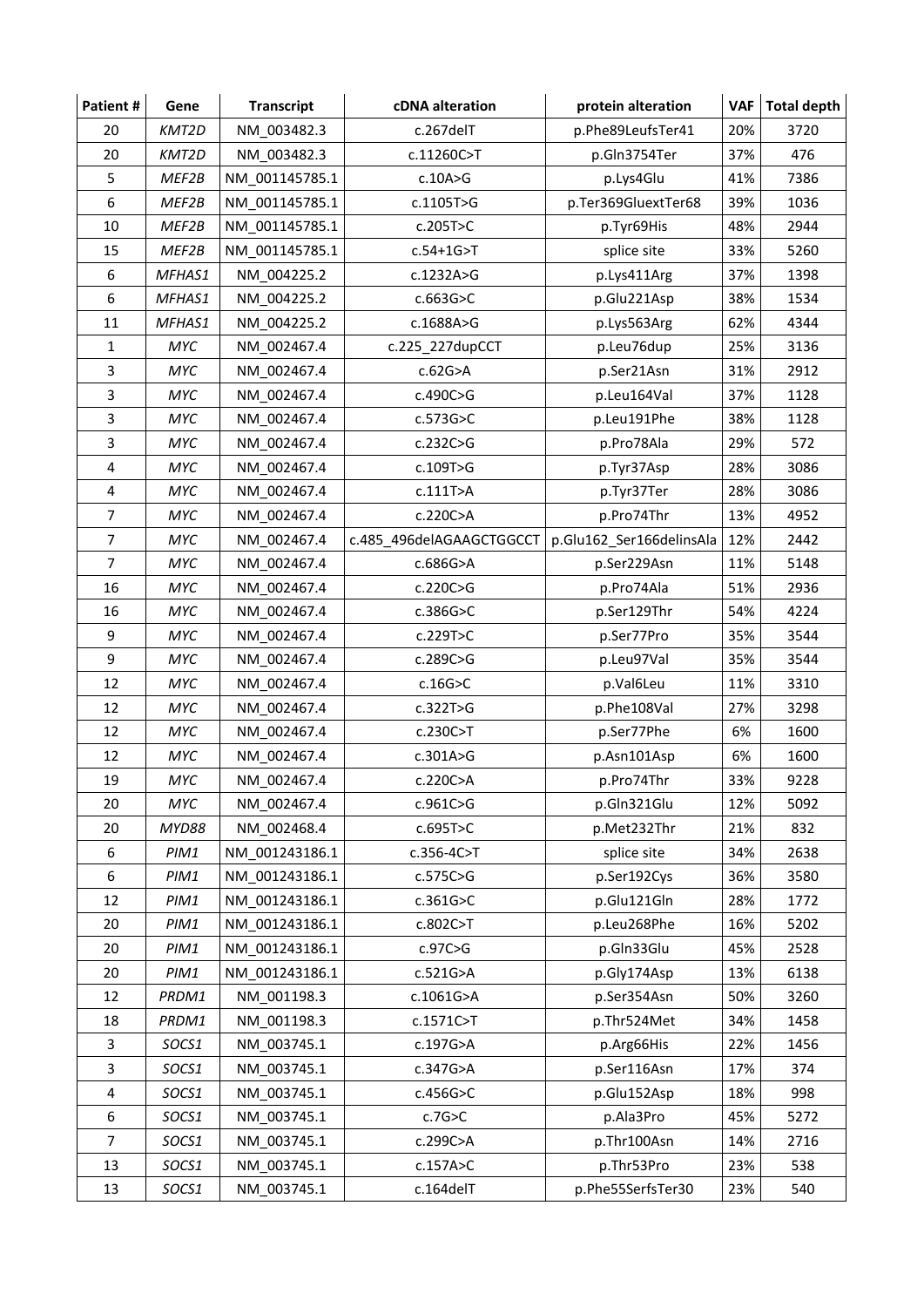| Patient #      | Gene            | <b>Transcript</b> | <b>cDNA</b> alteration | protein alteration | <b>VAF</b> | <b>Total depth</b> |
|----------------|-----------------|-------------------|------------------------|--------------------|------------|--------------------|
| 20             | SOCS1           | NM 003745.1       | c.296G > C             | p.Gly99Ala         | 17%        | 928                |
| 13             | STAT6           | NM 003153.4       | c.1256A > C            | p.Asp419Ala        | 30%        | 7594               |
| 10             | TCF3            | NM 001136139.2    | c.1653T>A              | p.Asn551Lys        | 47%        | 3424               |
| 15             | TCF3            | NM_001136139.2    | c.22G > T              | p.Ala8Ser          | 45%        | 1360               |
| 8              | TNFAIP3         | NM_006290.3       | c.1939A>C              | p.Thr647Pro        | 46%        | 4670               |
| 11             | TNFAIP3         | NM 006290.3       | $c.1681C>$ T           | p.Gln561Ter        | 90%        | 700                |
| 2              | TNFRSF14        | NM 003820.2       | c.263A > T             | p.Asn88lle         | 42%        | 1550               |
| 9              | TNFRSF14        | NM 003820.2       | c.269T>C               | p.Leu90Pro         | 27%        | 1806               |
| 9              | TNFRSF14        | NM 003820.2       | c.1A>G                 | p.Met1?            | 32%        | 2598               |
| 11             | <b>TNFRSF14</b> | NM 003820.2       | c.219_220delAG         | p.Cys75Ter         | 90%        | 888                |
| 14             | TNFRSF14        | NM_003820.2       | $c.460 + 1G > T$       | splice site        | 45%        | 3464               |
| 14             | TNFRSF14        | NM_003820.2       | c.467_470delAGAG       | p.Glu156ValfsTer33 | 50%        | 4728               |
| $\overline{7}$ | <b>TP53</b>     | NM 000546.5       | c.261_270delAGCCCCCTCC | p.Ala88GlyfsTer32  | 23%        | 990                |
| $\overline{7}$ | <b>TP53</b>     | NM 000546.5       | c.773A > T             | p.Glu258Val        | 11%        | 5186               |
| $\overline{7}$ | <b>TP53</b>     | NM 000546.5       | c.715A>G               | p.Asn239Asp        | 10%        | 5948               |
| 8              | <b>TP53</b>     | NM 000546.5       | c.712T>A               | p.Cys238Ser        | 81%        | 4790               |
| 17             | <b>TP53</b>     | NM_000546.5       | c.273G>A               | p.Trp91Ter         | 93%        | 472                |
| 11             | TP53            | NM_000546.5       | c.536A > C             | p.His179Pro        | 92%        | 744                |
| 19             | <b>TP53</b>     | NM 000546.5       | c.470T>A               | p.Val157Asp        | 72%        | 1668               |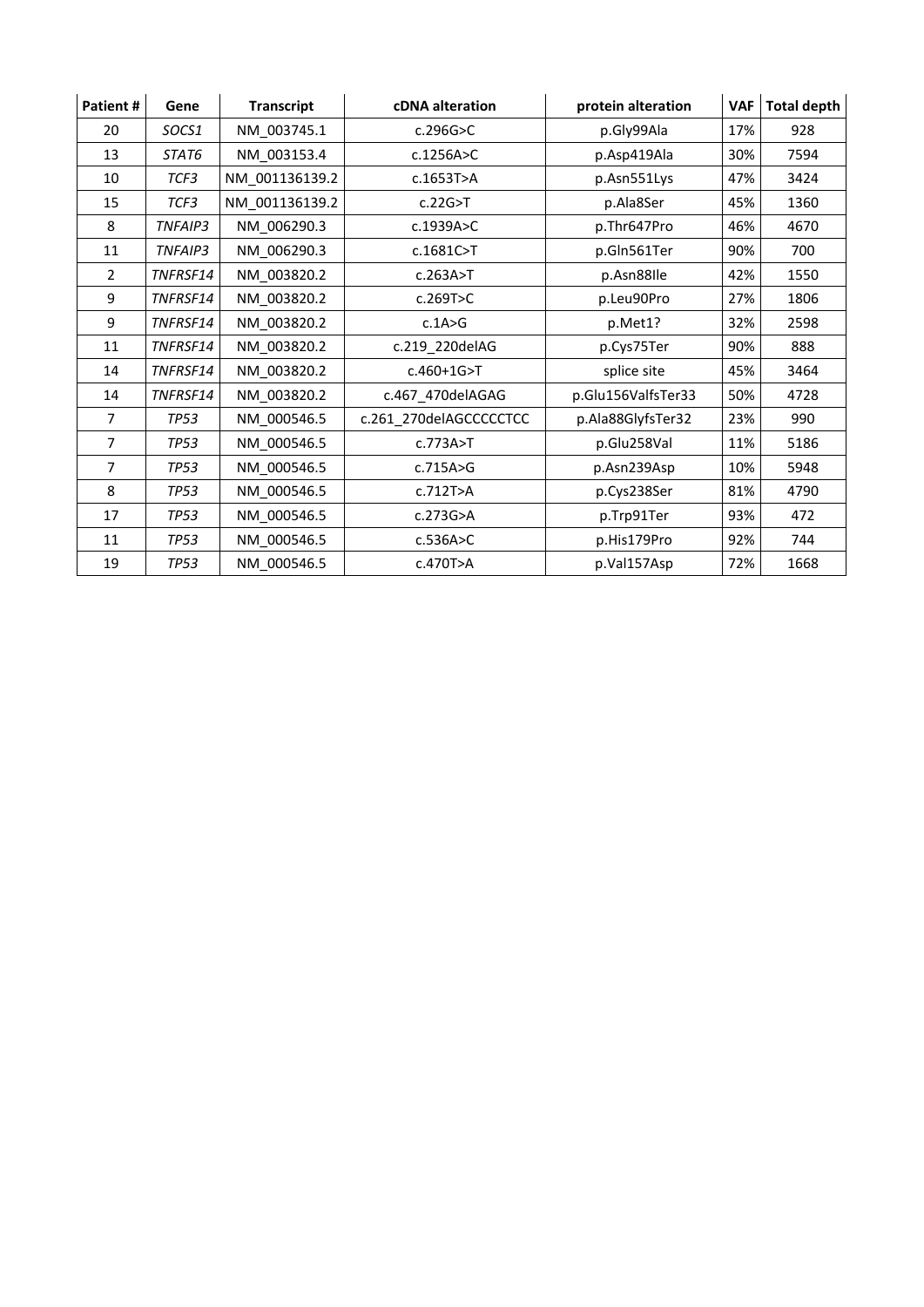| <b>Table S3: Validation of the Lymphopanel.</b> (VAF: Variant allele frequency) |  |  |  |
|---------------------------------------------------------------------------------|--|--|--|
|---------------------------------------------------------------------------------|--|--|--|

|                |                          |                          |                           |            | TSCA run 1   |             |            | TSCA run2    |              |            |  |
|----------------|--------------------------|--------------------------|---------------------------|------------|--------------|-------------|------------|--------------|--------------|------------|--|
| Sample #       | Gene                     | cDNA alteration          | <b>Protein alteration</b> |            | Depth        | Depth       |            | Depth        | Depth        | Capture    |  |
|                |                          |                          |                           | VAF        | (Library A)  | (Library B) | VAF        | (Library A)  | (Library B)  | VAF        |  |
|                | BCL2                     | c.585+4G>A               |                           | 31%        | 1832         | 384         | 28%        | 1816         | 343          | 35%        |  |
|                | <b>CREBBP</b>            | c.3195T>G                | p.Ser1065Arg              | 24%        | 1426         | 2666        | 21%        | 1970         | 2436         | 27%        |  |
|                | <b>CREBBP</b>            | c.3710G>A                | p.Cys1237Tyr              | 46%        | 3634         | 2844        | 44%        | 3008         | 2830         | 45%        |  |
|                | FOXO1                    | c.55C>T                  | p.Arg19Trp                | 26%        | 558          | 154         | 20%        | 494          | 79           | 27%        |  |
|                | MYC                      | c.62G>A                  | p.Ser21Asn                | 31%        | 1328         | 1584        | 29%        | 1065         | 893          | 38%        |  |
| 3              | MYC                      | c.490C>G                 | p.Leu164Val               | 37%        | 574          | 554         | 28%        | 650          | 338          | 34%        |  |
|                | MYC                      | c.573G>C                 |                           | 38%        | 574          | 554         | 28%        | 649          | 338          | 27%        |  |
|                | MYC                      | c.232C>G                 | p.Leu191Phe               | 29%        | 64           | 508         | 30%        | 246          | 861          | 36%        |  |
|                |                          |                          | p.Pro78Ala                | 22%        |              | 864         |            |              |              |            |  |
|                | SOCS1                    | c.197G>A                 | p.Arg66His                |            | 592          |             | 22%        | 699<br>316   | 392          | 24%<br>31% |  |
|                | SOCS1                    | c.347G>A                 | p.Ser116Asn               | 17%        | 246          | 128         | 29%        |              | 110          |            |  |
|                | BCL2                     | c.386G>A                 | p.Arg129His               | 19%        | 774          | 422         | 19%        | 648          | 930          | 21%        |  |
|                | BCL2                     | c.261C>G                 | p.Ser87Arg                | 31%        | 574          | 230         | 22%        | 300          | 395          | 22%        |  |
|                | CARD11<br>CD79A          | c.758T>C                 | p.Leu253Pro               | 32%<br>40% | 3912         | 3078<br>670 | 31%<br>40% | 1788<br>1957 | 2092<br>1402 | 33%<br>41% |  |
|                |                          | c.670G>T                 | p.Glu224Ter               |            | 1622         | 2220        | 23%        | 1071         |              |            |  |
|                | <b>CREBBP</b>            | c.904 905delAG           | p.Ser302HisfsTer47        | 19%        | 1906         |             |            |              | 1483         | 19%        |  |
|                | FOXO1                    | $c.56G$ >A               | p.Arg19Gln                | 20%        | 844          | 134         | 15%        | 313          | 127          | 25%        |  |
| 4              | <b>IGLL5</b>             | c.206G>C                 | p.Arg69Thr                | 7%         | 258          | 250         | 13%        | 278          | 267          | 28%        |  |
|                | IGLL5                    | c.46C > G                | p.Leu16Val                | 33%        | 446          | 40          | 34%        | 244          | 265          | 30%        |  |
|                | IGLL5                    | c.93 95delGGCinsAAA      | p.Ala32Asn                | 32%        | 446          | 40          | 33%        | 244          | 265          | 23%        |  |
|                | <b>ITPKB</b>             | c.1229G>A                | p.Ser410Asn               | 15%        | 1220         | 148<br>744  | 18%        | 798          | 413          | 22%        |  |
|                | KMT2D                    | c.11649 11650delCA       | p.His3883GInfsTer128      | 33%        | 1718         |             | 31%        | 1298         | 1564         | 31%        |  |
|                | MYC                      | c.109T>G                 | p.Tyr37Asp                | 28%        | 1698         | 1388        | 31%        | 700          | 1090         | 24%        |  |
|                | MYC                      | c.111T>A                 | p.Tyr37Ter                | 28%        | 1698         | 1388        | 31%<br>20% | 700          | 1090         | 24%        |  |
|                | SOCS1                    | c.456G>C                 | p.Glu152Asp               | 18%        | 738          | 260         |            | 362          | 303          | 25%        |  |
|                | <b>CREBBP</b>            | c.1571dupT               | p.Asn526LysfsTer2         | 43%        | 1648         | 2044        | 44%        | 852          | 1468         | 44%        |  |
|                | <b>CREBBP</b>            | c.4559A>T                | p.Lys1520Met              | 46%        | 402          | 1496        | 37%        | 1312         | 929          | 37%        |  |
|                | EZH <sub>2</sub>         | c.1937A>T                | p.Tyr646Phe               | 30%        | 5458         | 3278        | 26%        | 4194         | 1874         | 22%        |  |
|                | GNA13                    | c.661G>C                 | p.Val221Leu               | 11%        | 1874         | 3950        | 12%        | 2903         | 3125         | 13%        |  |
| 5              | GNA13                    | c.203T>A                 | p.Met68Lys                | 78%        | 826          | 260         | 75%        | 569          | 435          | 71%        |  |
|                | HIST1H1C                 | c.203C>T                 | p.Ala68Val                | 85%        | 910          | 1530        | 72%        | 359          | 981          | 53%        |  |
|                | KMT2A                    | c.11620C>T               | p.Arg3874Trp              | 35%        | 824          | 1096        | 34%<br>45% | 1034         | 908          | 43%        |  |
|                | KMT2D<br>MEF2B           | c.5279A>G                | p.Lys1760Arg              | 47%<br>41% | 1476<br>5354 | 918<br>2032 |            | 952<br>2370  | 617<br>1589  | 51%<br>44% |  |
|                |                          | c.10A > G                | p.Lys4Glu                 |            |              |             | 45%        |              |              |            |  |
|                | BCL2                     | c.422G>A                 | p.Gly141Glu               | 46%        | 1272         | 952         | 44%        | 1003         | 641          | 45%        |  |
|                | BCL <sub>2</sub>         | c.221C>A                 | p.Thr74Asn                | 50%<br>51% | 564<br>564   | 342<br>342  | 47%        | 206<br>206   | 364<br>364   | 45%<br>46% |  |
|                | BCL <sub>2</sub><br>BCL2 | c.179C>T<br>c.175C > T   | p.Ala60Val<br>p.Pro59Ser  | 51%        | 564          | 342         | 48%<br>48% | 206          | 364          | 46%        |  |
|                | DUSP <sub>2</sub>        | c.388+5G>C               | splice site               | 35%        | 1912         | 278         | 36%        | 371          | 960          | 44%        |  |
|                | DUSP <sub>2</sub>        | c.389-7C>T               | splice site               | 39%        | 1910         | 280         | 35%        | 371          | 961          | 37%        |  |
|                | GNA13                    | c.143T>C                 | p.Leu48Pro                | 35%        | 1810         | 1730        | 33%        | 1033         | 929          | 35%        |  |
|                | GNA13                    | c.91 96dupTCCAAG         | p.Ser31_Lys32dup          | 32%        | 2404         | 2158        | 31%        | 1465         | 1173         | 27%        |  |
|                | HIST1H1C                 | c.565G>A                 | p.Ala189Thr               | 37%        | 3802         | 3800        | 36%        | 2671         | 2607         | 34%        |  |
| 6              | HIST1H1C                 | c.139G>T                 | p.Ala47Ser                | 62%        | 1140         | 1810        | 47%        | 1192         | 445          | 35%        |  |
|                | IGLL5                    | c.206 206+1delGGinsAA    | splice site               | 64%        | 298          | 152         | 70%        | 106          | 372          | 72%        |  |
|                | <b>ITPKB</b>             | c.353C > T               | p.Thr118Ile               | 45%        | 194          | 1186        | 41%        | 609          | 316          | 32%        |  |
|                | MEF2B                    | c.1105T>G                | p.Ter369GluextTer68       | 39%        | 84           | 952         | 23%        | 144          | 31           | 34%        |  |
|                | MFHAS1                   | c.1232A>G                | p.Lys411Arg               | 37%        | 858          | 540         | 41%        | 861          | 584          | 38%        |  |
|                | MFHAS1                   | c.663G>C                 | p.Glu221Asp               | 38%        | 614          | 920         | 40%        | 692          | 707          | 43%        |  |
|                | PIM1                     | c.356-4C>T               | splice site               | 34%        | 1078         | 1560        | 36%        | 1038         | 496          | 34%        |  |
|                | PIM1                     | c.575C>G                 | p.Ser192Cys               | 36%        | 1682         | 1898        | 42%        | 903          | 959          | 38%        |  |
|                | SOCS1                    | c.7G > C                 | p.Ala3Pro                 | 45%        | 3410         | 1862        | 42%        | 930          | 1129         | 42%        |  |
|                | BCL <sub>2</sub>         | c.181G>A                 | p.Ala61Thr                | 19%        | 770          | 454         | 12%        | 463          | 484          | 15%        |  |
|                | BCL <sub>2</sub>         | c.256C>T                 | p.Leu86Phe                | 18%        | 770          | 454         | 12%        | 463          | 485          | 14%        |  |
|                | BCL2                     | c.203G>A                 | p.Arg68Lys                | 18%        | 770          | 454         | 12%        | 463          | 483          | 15%        |  |
|                | BCL2                     | c.372C>A                 | p.Phe124Leu               | 17%        | 1514         | 928         | 8%         | 875          | 907          | 9%         |  |
|                | BCL <sub>2</sub>         | c.386 387delGCinsAG      | p.Arg129Gln               | 11%        | 1516         | 928         | 5%         | 876          | 907          | 5%         |  |
|                | BCL2                     | c.386G>A                 | p.Arg129His               | 6%         | 1510         | 928         | 6%         | 877          | 907          | 8%         |  |
|                | <b>CREBBP</b>            | c.4709C>T                | p.Ala1570Val              | 11%        | 1128         | 384         | 12%        | 1837         | 594          | 14%        |  |
| $\overline{7}$ | FOXO1                    | c.1571A>T                | p.His524Leu               | 6%         | 2490         | 2616        | 7%         | 1506         | 1097         | 9%         |  |
|                | MYC                      | c.220C>A                 | p.Pro74Thr                | 13%        | 2748         | 2204        | 9%         | 1423         | 2678         | 12%        |  |
|                | MYC                      | c.485 496delAGAAGCTGGCCT | p.Glu162 Ser166delinsAla  | 12%        | 1206         | 1236        | 12%        | 683          | 643          | 9%         |  |
|                | MYC                      | c.686G>A                 | p.Ser229Asn               | 11%        | 414          | 4734        | 11%        | 822          | 1860         | 11%        |  |
|                | SOCS1                    | c.299C>A                 | p.Thr100Asn               | 14%        | 1258         | 1458        | 11%        | 674          | 674          | 14%        |  |
|                | <b>TP53</b>              | c.261 270delAGCCCCCTCC   | p.Ala88GlyfsTer32         | 23%        | 250          | 740         | 15%        | 987          | 865          | 11%        |  |
|                | <b>TP53</b>              | c.773A>T                 | p.Glu258Val               | 11%        | 2598         | 2588        | 10%        | 1658         | 1214         | 12%        |  |
|                | <b>TP53</b>              | c.715A>G                 | p.Asn239Asp               | 10%        | 1256         | 4692        | 11%        | 1878         | 2026         | 17%        |  |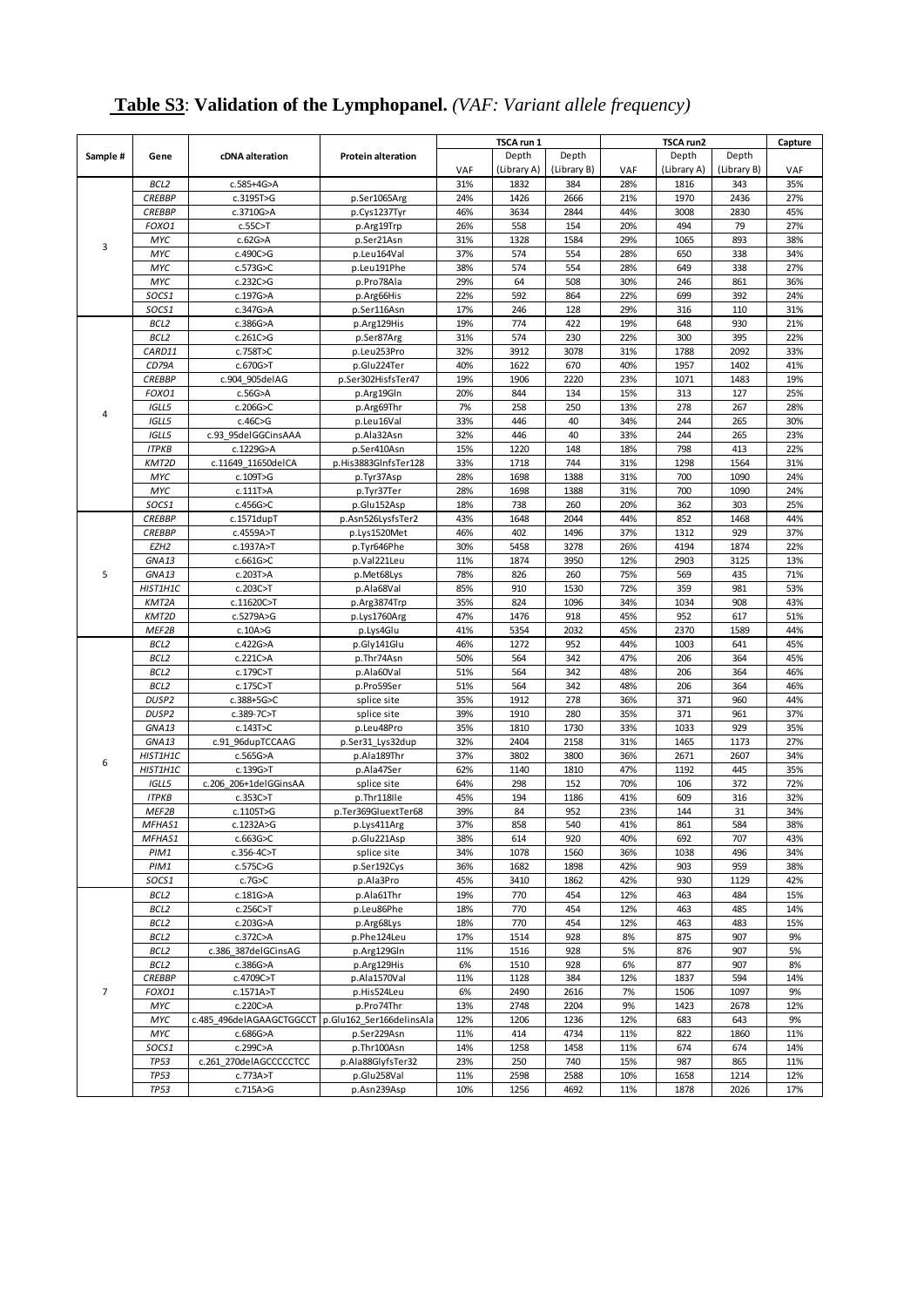|           | p value                                          |                | <0,001    |          | <0,001       |                | <0,01        |                | <0,001    |                | <0,001           |               | <0,01         | <0,001         |                | ⊲0,05         |           |
|-----------|--------------------------------------------------|----------------|-----------|----------|--------------|----------------|--------------|----------------|-----------|----------------|------------------|---------------|---------------|----------------|----------------|---------------|-----------|
|           | DHL/THL<br>$(n=20)$                              | $\overline{a}$ | 4         | 2        | ${}^{\circ}$ | 51             | ${}^{\circ}$ | Ō              | ដ         | ${}^{\circ}$   | 51               | $\infty$      | ನಿ            | 6              | $\overline{4}$ | 6             | 14        |
|           | Total                                            | 385            | 2315      | 330      | 2294         | 699            | 1909         | 39             | 2454      | 204            | 2493             | ≵             | 300           | 127            | 2269           | 260           | 2222      |
|           | 2017 (n=150)<br>Karube et al                     | ಸ              | 119       | $\sim$   | 148          | 43             | 107          | 3              | 147       | H              | 133              | ≸             | ≸             | $\overline{a}$ | 134            | 15            | 135       |
|           | Juskevicius et<br>$al, 2017(n=76)$               | 2              | S         | 4        | 72           | 26             | ន            | L              | 71        | S              | 73               | $\frac{4}{2}$ | $\frac{4}{2}$ | 3              | 13             | ដ             | 55        |
|           | $2018(n=76)$<br>Hunget al,                       | ្អ             | 66        | ≸        | ≸            | H              | S)           | ≸              | ≸         | $\overline{a}$ | S                | ≸             | ≸             | 6              | 5              | ≸             | ≸         |
|           | 2016 (n=215)<br>Dubois et al                     | 4              | 174       | 22       | 193          | 88             | 127          | 24             | 201       | g              | 196              | ≸             | ≸             | 15             | 200            | 32            | 183       |
|           | Schmitz et al<br>2018 (n=574)                    | 95             | 482       | 57       | 517          | 178            | 396          | 54             | 540       | 46             | 528              | ≸             | ₹             | ₿              | 531            | 75            | 499       |
|           | Chapuy et al,<br>2017(n=304)                     | 52             | 252       | 52       | 252          | 76             | 228          | g              | 285       | 21             | 283              | 50            | 274           | 4              | 800            | $\frac{6}{2}$ | 288       |
| DLBCL NOS | Reddy et al<br>$(n=1001$<br>2017                 | 110            | 891       | 160      | 841          | 225            | 776          | ន              | 951       | 8              | 541              | ≸             | ≸             | ੩              | 961            | Ձ             | 51        |
|           | $2013(n=73)$<br>Zhang et al,                     | 3              | R         | 3        | 5            | ≸              | ≸            | $\overline{ }$ | 72        | 1              | 72               | ≸             | ≸             | ≸              | ≸              | 3             | 50        |
|           | variable)<br>icci et al<br>$2011(n=$<br>Pasqualu |                | òj        |          | å            |                |              |                | 104       |                | ຊ                | z             | z             | z              | z              | ž             | z         |
|           | Morin et al,                                     | $\mathsf{S}$   | 57        | $\infty$ | 32           | o              | ಸ            | 2              | 38        | Ō              | ಸ                | ≸             | ≸             | ≸              | ≸              | S             | 35        |
|           | al, $2014(n=31)$ $ 2013(n=40) $<br>de Miranda et | 3              | 28        |          | 30           | 2              | 29           | ≸              | ≸         |                | 50               | 4             | 26            | ≸              | ≸              | ≸             | ≸         |
|           | $2012 (n=49)$<br>Lohret al,                      | $\infty$       | 41        | ።        | 38           | $\overline{a}$ | 35           | 4              | 45        |                | 42               | ≸             | ≸             | ≸              | ≸              | m             | 46        |
|           |                                                  | mutated        | unmutated | mutated  | unmutated    | mutated        | unmutated    | mutated        | unmutated | mutated        | unmutated        | mutated       | unmutated     | mutated        | unmutated      | mutated       | unmutated |
|           | <b>CREBBP</b><br>Genes                           |                |           |          | BCL2         | KMT2D          |              |                | MNC       |                | EZH <sub>2</sub> |               | <b>GLL5</b>   |                | FOXO1          |               | SOCS1     |

## **Table S4: Comparisons of observed mutation frequencies in DHL/THL and those observed in DLBCL NOS in literature** (*NA: not available*)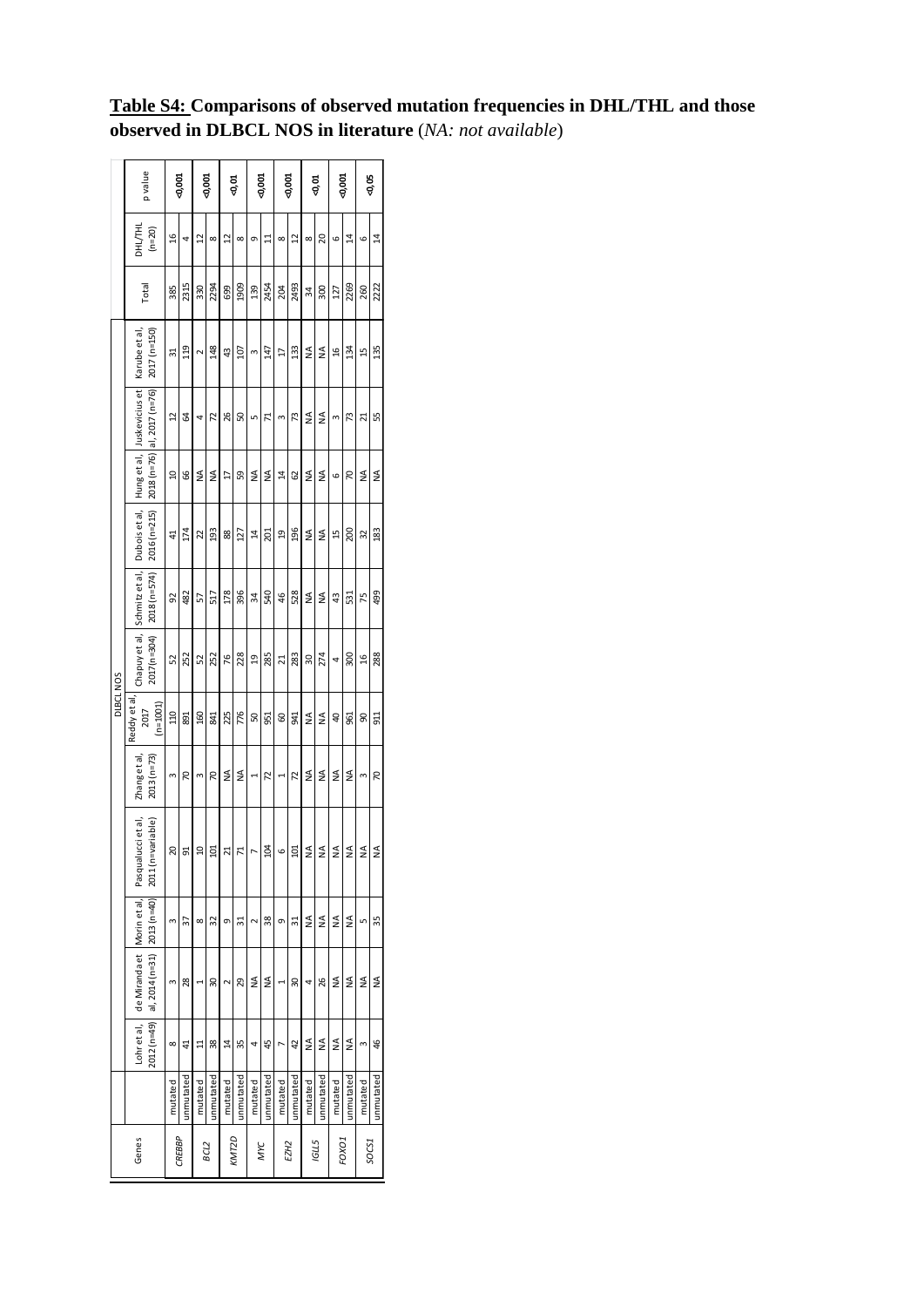## **Table S5: Comparisons of observed mutation frequencies in GCB-DHL/THL and those observed in GCB-DLBCL in the literature** (*NA: not available*)

|                  |           |                              |                              |                                | <b>GCB-DLBCL</b>                  |                            |                                      |                                   |                           |                             |         |  |  |
|------------------|-----------|------------------------------|------------------------------|--------------------------------|-----------------------------------|----------------------------|--------------------------------------|-----------------------------------|---------------------------|-----------------------------|---------|--|--|
| Genes            |           | Zhang et al,<br>$2013(n=17)$ | Reddy et al,<br>2017 (n=331) | Schmitz et al,<br>2018 (n=164) | Dubois et<br>al, 2016<br>$(n=83)$ | Hung et al,<br>2018 (n=33) | Juskevicius<br>et al, 2017<br>(n=32) | Karube et<br>al, 2017<br>$(n=60)$ | Total<br><b>GCB-DLBCL</b> | GCB-<br>DHL/THL<br>$(n=18)$ | p value |  |  |
| <b>CREBBP</b>    | mutated   | $\mathbf{1}$                 | 56                           | 43                             | 26                                | 5                          | 8                                    | 18                                | 157                       | 16                          | < 0.001 |  |  |
|                  | unmutated | 16                           | 275                          | 121                            | 57                                | 28                         | 24                                   | 42                                | 563                       | $\overline{2}$              |         |  |  |
| BCL2             | mutated   | $\overline{2}$               | 80                           | 34                             | 20                                | <b>NA</b>                  | 3                                    | $\overline{2}$                    | 141                       | 12                          | < 0.001 |  |  |
|                  | unmutated | 15                           | 251                          | 130                            | 63                                | <b>NA</b>                  | 29                                   | 58                                | 546                       | 6                           |         |  |  |
| KMT2D            | mutated   | <b>NA</b>                    | 93                           | 52                             | 38                                | 8                          | 11                                   | 23                                | 225                       | 10                          | < 0.05  |  |  |
|                  | unmutated | <b>NA</b>                    | 238                          | 112                            | 45                                | 25                         | 21                                   | 37                                | 478                       | 8                           |         |  |  |
| <b>MYC</b>       | mutated   | <b>NA</b>                    | 21                           | 11                             | 8                                 | <b>NA</b>                  | $\overline{2}$                       | $\overline{2}$                    | 44                        | 9                           | < 0.001 |  |  |
|                  | unmutated | <b>NA</b>                    | 310                          | 153                            | 75                                | <b>NA</b>                  | 30                                   | 58                                | 626                       | 9                           |         |  |  |
| EZH <sub>2</sub> | mutated   | $\mathbf{1}$                 | 41                           | 36                             | 15                                | 11                         | 8                                    | 12                                | 124                       | 7                           | < 0.05  |  |  |
|                  | unmutated | 16                           | 290                          | 128                            | 68                                | 22                         | 24                                   | 48                                | 596                       | 11                          |         |  |  |
| FOXO1            | mutated   | <b>NA</b>                    | 16                           | 20                             | 10                                | 4                          | $\mathbf{1}$                         | 11                                | 62                        | 6                           | < 0.01  |  |  |
|                  | unmutated | <b>NA</b>                    | 315                          | 144                            | 73                                | 29                         | 31                                   | 49                                | 641                       | 12                          |         |  |  |
| SOCS1            | mutated   | $\overline{2}$               | 46                           | 38                             | 13                                | <b>NA</b>                  | 9                                    | 12                                | 120                       | 6                           | 0.11    |  |  |
|                  | unmutated | 15                           | 285                          | 126                            | 70                                | NA                         | 23                                   | 48                                | 567                       | 12                          |         |  |  |
|                  |           |                              |                              |                                |                                   |                            |                                      |                                   |                           |                             |         |  |  |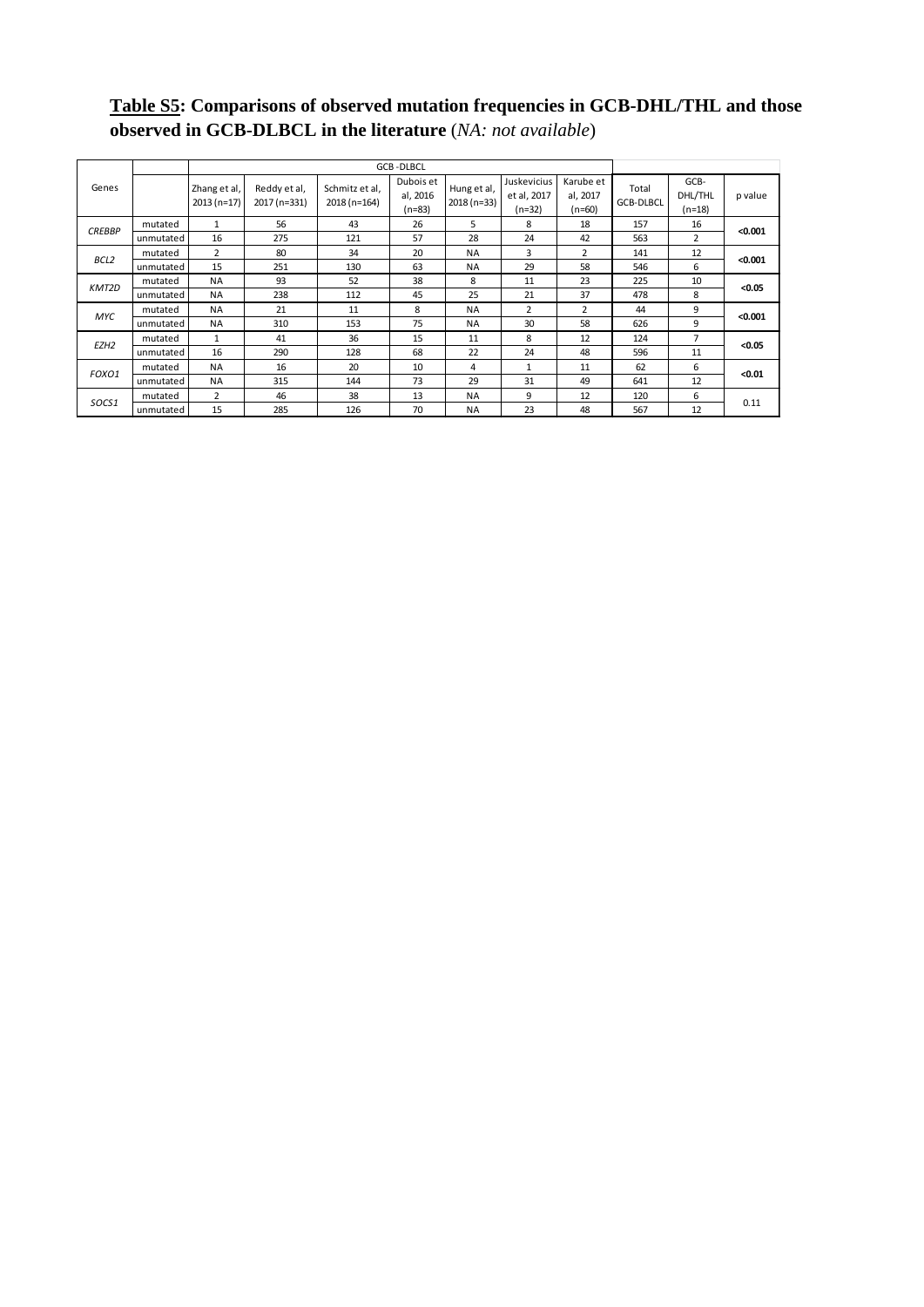#### **References**

- 1. Laurent C, Guérin M, Frenois F-X, et al. Whole-slide imaging is a robust alternative to traditional fluorescent microscopy for fluorescence in situ hybridization imaging using break-apart DNA probes. Hum Pathol 2013;44(8):1544–1555.
- 2. Hans CP, Weisenburger DD, Greiner TC, et al. Confirmation of the molecular classification of diffuse large B-cell lymphoma by immunohistochemistry using a tissue microarray. Blood 2004;103(1):275–282.
- 3. Vendrell JA, Grand D, Rouquette I, et al. High-throughput detection of clinically targetable alterations using next-generation sequencing. Oncotarget 2017;8(25):40345– 40358.
- 4. Lohr JG, Stojanov P, Lawrence MS, et al. Discovery and prioritization of somatic mutations in diffuse large B-cell lymphoma (DLBCL) by whole-exome sequencing. Proc Natl Acad Sci 2012;109(10):3879–3884.
- 5. Morin RD, Mungall K, Pleasance E, et al. Mutational and structural analysis of diffuse large B-cell lymphoma using whole-genome sequencing. Blood 2013;122(7):1256– 1265.
- 6. Pasqualucci L, Trifonov V, Fabbri G, et al. Analysis of the coding genome of diffuse large B-cell lymphoma. Nat Genet 2011;43(9):830–837.
- 7. de Miranda NFCC, Georgiou K, Chen L, et al. Exome sequencing reveals novel mutation targets in diffuse large B-cell lymphomas derived from Chinese patients. Blood 2014;124(16):2544–2553.
- 8. Zhang J, Grubor V, Love CL, et al. Genetic heterogeneity of diffuse large B-cell lymphoma. Proc Natl Acad Sci U S A 2013;110(4):1398–1403.
- 9. Dubois S, Viailly P-J, Mareschal S, et al. Next-Generation Sequencing in Diffuse Large B-Cell Lymphoma Highlights Molecular Divergence and Therapeutic Opportunities: a LYSA Study. Clin Cancer Res Off J Am Assoc Cancer Res 2016;22(12):2919–2928.
- 10. Juskevicius D, Jucker D, Klingbiel D, Mamot C, Dirnhofer S, Tzankov A. Mutations of CREBBP and SOCS1 are independent prognostic factors in diffuse large B cell lymphoma: mutational analysis of the SAKK 38/07 prospective clinical trial cohort. J Hematol Oncol 2017;10(1):70.
- 11. Mareschal S, Dubois S, Viailly P-J, et al. Whole exome sequencing of relapsed/refractory patients expands the repertoire of somatic mutations in diffuse large B-cell lymphoma. Genes Chromosomes Cancer 2016;55(3):251–267.
- 12. Morin RD, Assouline S, Alcaide M, et al. Genetic Landscapes of Relapsed and Refractory Diffuse Large B-Cell Lymphomas. Clin Cancer Res 2016;22(9):2290–2300.
- 13. Hung SS, Meissner B, Chavez EA, et al. Assessment of Capture and Amplicon-Based Approaches for the Development of a Targeted Next-Generation Sequencing Pipeline to Personalize Lymphoma Management. J Mol Diagn 2018;20(2):203–214.